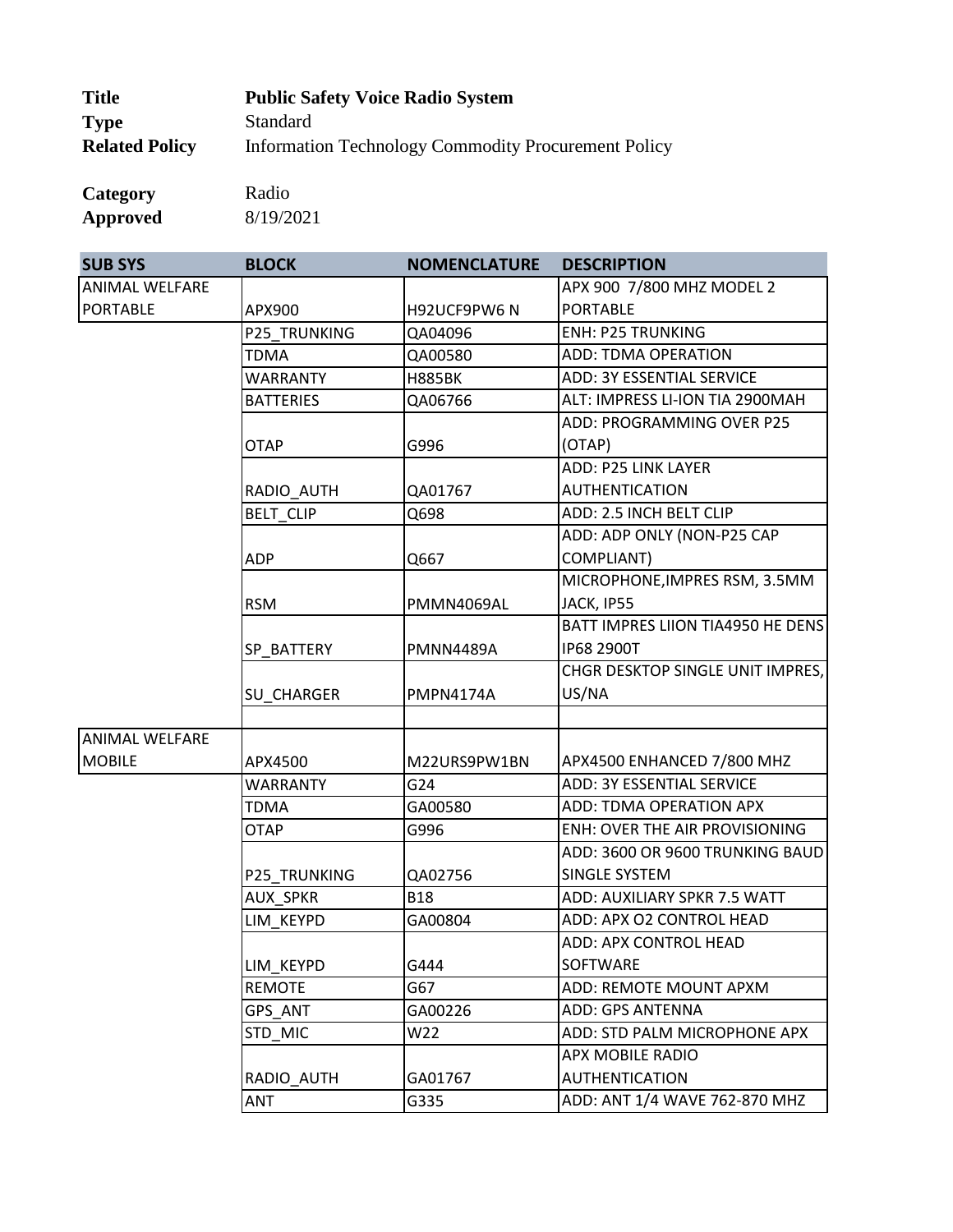|                        |                     |                | ADD: ADP ONLY (NON-P25 CAP          |
|------------------------|---------------------|----------------|-------------------------------------|
|                        | <b>ADP</b>          | G193           | COMPLIANT)                          |
|                        |                     |                |                                     |
| ANIMAL WELFARE         |                     |                |                                     |
| <b>CONTROL STATION</b> | APX1500             | M36URS9PW1 N   | APX1500 7/800                       |
|                        | <b>DESKSET</b>      | G66            | ADD: DASH MOUNT O2 WWM              |
|                        |                     |                |                                     |
|                        | <b>DESKSET</b>      | W665           | ADD: CONTROL STATION OPERATION      |
|                        |                     |                | ADD: CONTROL STATION POWER          |
|                        | <b>DESKSET</b>      | G91            | <b>SUPPLY</b>                       |
|                        | LIM KEYPD           | GA00804        | ADD: APX O2 CONTROL HEAD            |
|                        |                     |                | ADD: APX CONTROL HEAD               |
|                        | LIM_KEYPD           | G444           | SOFTWARE                            |
|                        | <b>DESKSET</b>      | G89            | ADD: NO RF ANTENNA NEEDED           |
|                        | <b>P25 TRUNKING</b> | GA01339        | <b>ENH: SW P25 TRUNKING</b>         |
|                        |                     |                | ADD: PROGRAMMING OVER P25           |
|                        | OTAP                | G996           | (OTAP)                              |
|                        | TDMA                | GA00580        | <b>ADD: TDMA OPERATION</b>          |
|                        | <b>DESKSET</b>      | GA00235        | ADD: NO GPS ANTENNA NEEDED          |
|                        | <b>WARRANTY</b>     | G24            | <b>ADD: 3Y ESSENTIAL SERVICE</b>    |
|                        |                     |                | ADD: APX MOBILE RADIO               |
|                        | RADIO AUTH          | GA01767        | <b>AUTHENTICAT</b>                  |
|                        |                     |                | ADD: CONTROL STATION DESK GCAI      |
|                        | STD_MIC             | W382           | <b>MIC</b>                          |
|                        | <b>SPEAKER</b>      | G142           | ADD: NO SPEAKER NEEDED              |
|                        |                     |                | ADD: ADP ONLY (NON-P25 CAP          |
|                        | <b>ADP</b>          | G193           | <b>COMPLIANT)</b>                   |
|                        |                     |                |                                     |
|                        | EXT_BLD_SPKR        | <b>TDN6254</b> | SPEAKER ROUND WITH GRAY FINISH      |
|                        |                     |                | SIDE MOUNTED EXPOSED DIPOLE, 0      |
|                        |                     |                | DBD, 190 DEG BW, 746-870 MHZ,       |
|                        | ANT_SYS             | DSSMD783U      | PIM RATED                           |
|                        |                     |                | HL4RPV-50 1/2IN PLENUM AIR DI       |
|                        | ANT SYS             | DSHL4RPV50     | ELECTRIC 50 OHM COPPER              |
|                        |                     |                |                                     |
|                        |                     |                | TYPE N MALE POSITIVE STOP FOR 1/2   |
|                        | ANT_SYS             | DSL4TNMPSA     | IN AL4RPV-50, LDF4-50A, HL4RPV-50   |
|                        |                     |                | TYPE N FEMALE POSITIVE STOP FOR     |
|                        |                     |                | 1/2 IN AL4RPV-50, LDF4-50A, HL4RPV- |
|                        | ANT_SYS             | DSL4TNFPSA     | 50                                  |
|                        |                     |                | RF SPD, 125-1000MHZ DC BLOCK        |
|                        |                     |                | BULKHEAD MT NF ANTENNA, NF          |
|                        | ANT SYS             | DSISB50HNC2    | <b>EQUIPMENT SIDE</b>               |
|                        | ANT SYS             | <b>DQBFN</b>   | <b>MOUNTING KIT FOR SUPPRESSORS</b> |
|                        |                     |                | CABLE: 1/4" SUPERFLEX POLY JKT      |
|                        | ANT_SYS             | DSFSJ150ACABLE | PER FOOT                            |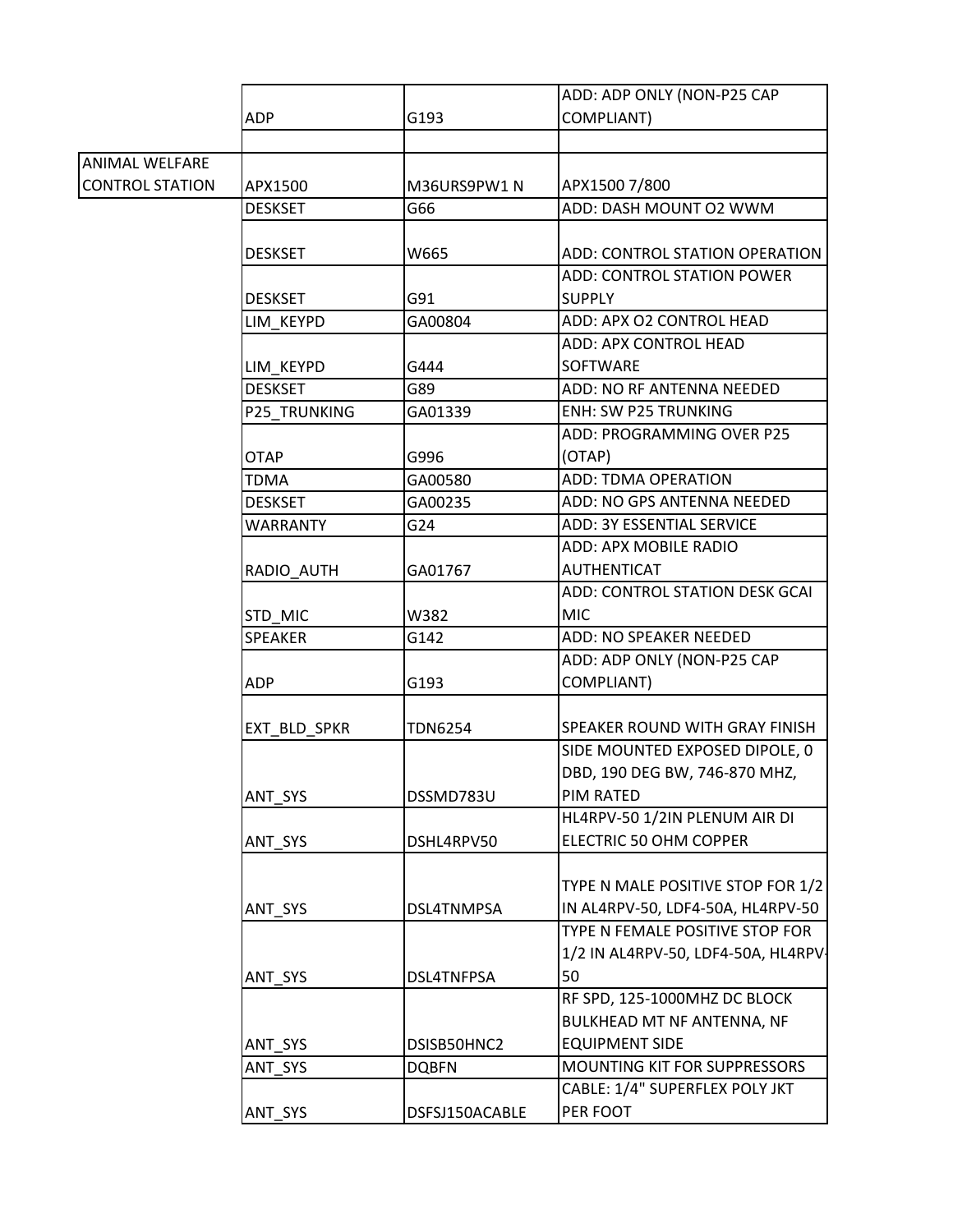|                 |                     |                  | F1TNM-HC 1/4" TYPE N MALE           |
|-----------------|---------------------|------------------|-------------------------------------|
|                 | ANT_SYS             | <b>DDN9769</b>   | <b>CONNECTOR FOR FSJ1-50A CABLE</b> |
|                 |                     |                  | F1MU 1/4" MINI UHF MALE S FLEX      |
|                 | ANT_SYS             | DSF1MU           | <b>CONNECTOR</b>                    |
|                 |                     |                  |                                     |
| AFR MULTIBAND   |                     |                  | APX 8000 ALL BAND PORTABLE          |
| <b>PORTABLE</b> | APX8000XE           | H91TGD9PW7 N     | MODEL 3.5                           |
|                 | FIRE RUGGED         | QA02006          | ENH: APX8000XE RUGGED RADIO         |
|                 | <b>OTAP</b>         | QA01427          | ALT:APX 8000 HOUSING GREEN          |
|                 | DUAL_BAND           | QA05509          | DEL: DELETE UHF BAND                |
|                 |                     |                  |                                     |
|                 | RADIO AUTH          | Q806             | ADD: ASTRO DIGITAL CAI OPERATION    |
|                 | P25_TRUNKING        | H38              | ADD: SMARTZONE OPERATION            |
|                 | P25 TRUNKING        | Q361             | ADD: P25 9600 BAUD TRUNKING         |
|                 | <b>P25 TRUNKING</b> | QA00580          | ADD: TDMA OPERATION                 |
|                 | <b>WARRANTY</b>     | Q58              | <b>ADD: 3Y ESSENTIAL SERVICE</b>    |
|                 |                     |                  | ADD: PROGRAMMING OVER P25           |
|                 | <b>TDMA</b>         | G996             | (OTAP)                              |
|                 |                     |                  | <b>ADD: P25 LINK LAYER</b>          |
|                 | WIFI                | QA01767          | <b>AUTHENTICATION</b>               |
|                 | <b>WIFI</b>         | QA09001          | ADD: WIFI CAPABILITY                |
|                 |                     |                  | ADD: OUT OF THE BOX WIFI            |
|                 | SMARTCONNECT        | QA09007          | <b>PROVISIONING</b>                 |
|                 | <b>GREEN</b>        | QA07682          | ADD: SMARTCONNECT                   |
|                 | PERS ACCOUNT        | Q445             | ADD: APX Personnel Accountability   |
|                 | <b>GROUP SERV</b>   | QA09008          | <b>ADD: GROUP SERVICES</b>          |
|                 | <b>MANDOWN</b>      | QA01843          | ADD: MANDOWN OPERATION              |
|                 |                     |                  | ADD: ADP ONLY (NON-P25 CAP          |
|                 | <b>ADP</b>          | Q667             | COMPLIANT)                          |
|                 |                     |                  | DEL: DELETE BELT CLIP/BASIC CARRY   |
|                 | <b>BELT CLIP</b>    | H301             | <b>HOLDER</b>                       |
|                 | <b>BELT_CLIP</b>    | <b>DSTRCXEBC</b> | TALON XE BELT CLIP CARRIER          |
|                 |                     |                  | ACCESSORY KIT, FIREMAN'S RADIO      |
|                 | <b>BOLTON STRAP</b> | <b>RLN6486A</b>  | <b>STRAP</b>                        |
|                 | <b>BOLTON_STRAP</b> | <b>RLN6488A</b>  | ACCESSORY KIT, ANTI-SWAY STRAP      |
|                 |                     |                  | BATT IMPRES 2 LIION TIA4950 R IP68  |
|                 | SP_BATTERY          | PMNN4547A        | 3100T                               |
|                 |                     |                  | <b>REC ONLY EARPIECE</b>            |
|                 | <b>EARPIECE</b>     | <b>PMLN7560A</b> | W/TRANSLUCENT TUBE                  |
|                 |                     |                  | XE500 HIGH IMPACT GREEN, NO         |
|                 |                     |                  | CHANNEL KNOB, XTREME                |
|                 | <b>RSM</b>          | <b>PMMN4107C</b> | <b>TEMPERATURE CABLE</b>            |
|                 |                     |                  | IMPRES XP RSM FOR APX W/ DUAL       |
|                 |                     |                  | MIC NOISE SUPPRESSION, 3.5MM        |
|                 | <b>RSM</b>          | <b>NMN6274B</b>  | THRD JACK                           |
|                 |                     |                  | CHARGER, SINGLE-UNIT, IMPRES 2,     |
|                 | SU_CHARGER          | <b>NNTN8860A</b> | 3A, 115VAC, US/NA                   |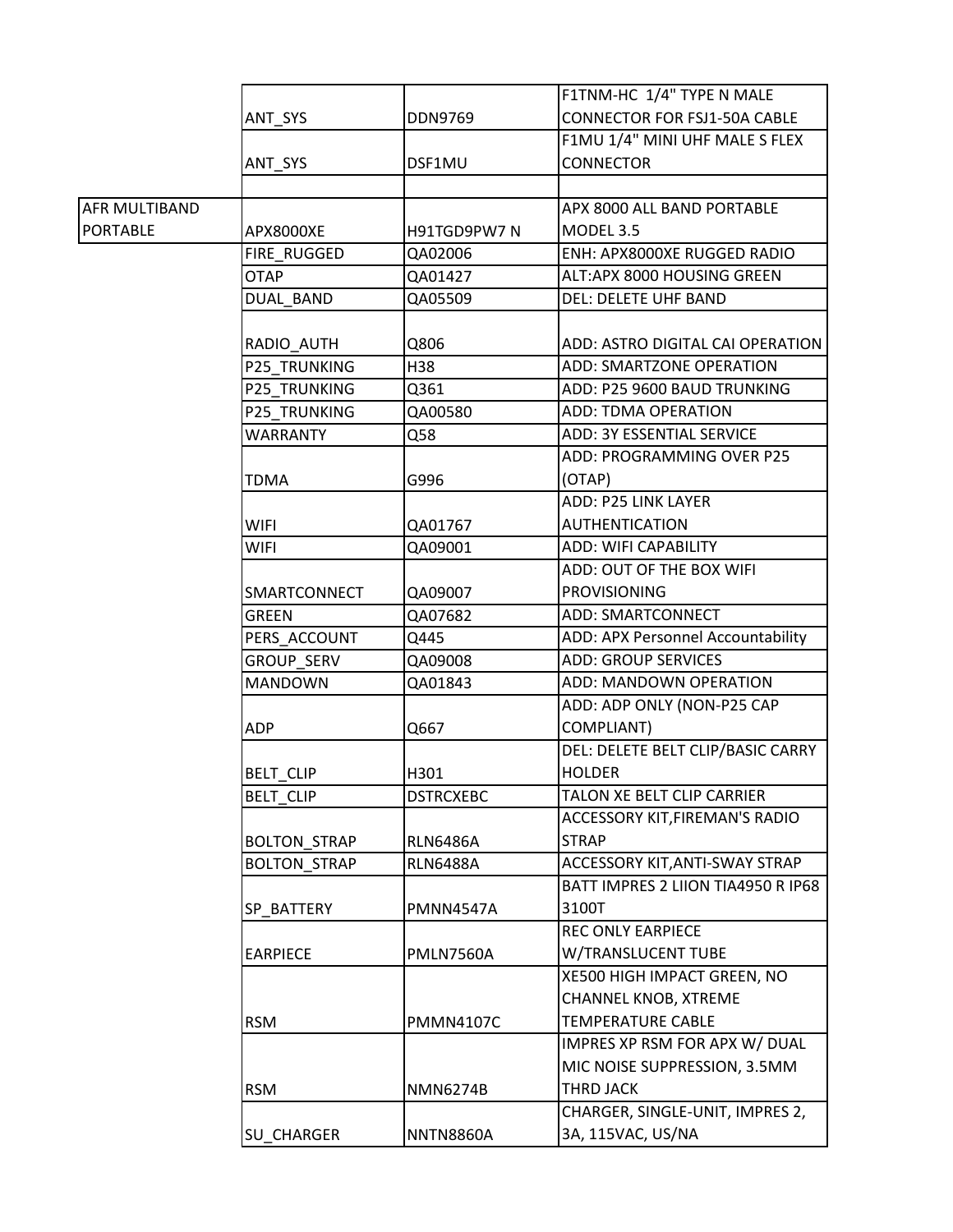|                      |                     |                  | CHARGER, CHR IMP VEH EXT NA/EU     |
|----------------------|---------------------|------------------|------------------------------------|
|                      | VEH_CHARGER         | <b>NNTN7624C</b> | KIT                                |
|                      |                     |                  |                                    |
|                      |                     |                  | CHARGER, MULTI-UNIT, IMPRES 2, 6-  |
|                      | MU_CHARGER          | <b>NNTN8844A</b> | DISP, NA/LA-PLUG, ACC USB CHGR     |
|                      |                     |                  |                                    |
| <b>AFR MULTIBAND</b> |                     |                  |                                    |
| <b>PORTABLE</b>      |                     |                  | APX 8000 ALL BAND PORTABLE         |
| <b>ENCRYPTED</b>     | APX8000XE           | H91TGD9PW7 N     | MODEL 3.5                          |
|                      | FIRE_RUGGED         | QA02006          | ENH: APX8000XE RUGGED RADIO        |
|                      | <b>GREEN</b>        | QA01427          | ALT:APX 8000 HOUSING GREEN         |
|                      |                     |                  |                                    |
|                      | P25_TRUNKING        | Q806             | ADD: ASTRO DIGITAL CAI OPERATION   |
|                      | P25 TRUNKING        | H38              | ADD: SMARTZONE OPERATION           |
|                      | P25 TRUNKING        | Q361             | ADD: P25 9600 BAUD TRUNKING        |
|                      | <b>TDMA</b>         | QA00580          | <b>ADD: TDMA OPERATION</b>         |
|                      | <b>WARRANTY</b>     | Q58              | <b>ADD: 3Y ESSENTIAL SERVICE</b>   |
|                      |                     |                  | ADD: PROGRAMMING OVER P25          |
|                      | <b>OTAP</b>         | G996             | (OTAP)                             |
|                      |                     |                  | ADD: P25 LINK LAYER                |
|                      |                     |                  | <b>AUTHENTICATION</b>              |
|                      | RADIO_AUTH          | QA01767          |                                    |
|                      | <b>WIFI</b>         | QA09001          | <b>ADD: WIFI CAPABILITY</b>        |
|                      |                     |                  | ADD: OUT OF THE BOX WIFI           |
|                      | <b>WIFI</b>         | QA09007          | <b>PROVISIONING</b>                |
|                      | SMART_CON           | QA07682          | ADD: SMARTCONNECT                  |
|                      | <b>AES</b>          | Q629             | ENH: AES ENCRYPTION AND ADP        |
|                      |                     |                  |                                    |
|                      | <b>OTAR</b>         | Q498             | ENH: ASTRO 25 OTAR W/ MULTIKEY     |
|                      | PERS ACCOUNT        | Q445             | ADD: APX Personnel Accountability  |
|                      | GROUP_SERV          | QA09008          | <b>ADD: GROUP SERVICES</b>         |
|                      | MANDOWN             | QA01843          | ADD: MANDOWN OPERATION             |
|                      |                     |                  | DEL: DELETE BELT CLIP/BASIC CARRY  |
|                      | <b>BELT CLIP</b>    | H301             | <b>HOLDER</b>                      |
|                      | BELT_CLIP           | <b>DSTRCXEBC</b> | TALON XE BELT CLIP CARRIER         |
|                      |                     |                  | ACCESSORY KIT, FIREMAN'S RADIO     |
|                      | <b>BOLTON STRAP</b> | <b>RLN6486A</b>  | <b>STRAP</b>                       |
|                      | <b>BOLTON_STRAP</b> | <b>RLN6488A</b>  | ACCESSORY KIT, ANTI-SWAY STRAP     |
|                      |                     |                  | BATT IMPRES 2 LIION TIA4950 R IP68 |
|                      | SP BATTERY          | <b>PMNN4547A</b> | 3100T                              |
|                      |                     |                  | CHARGER, SINGLE-UNIT, IMPRES 2,    |
|                      | SU CHARGER          | <b>NNTN8860A</b> | 3A, 115VAC, US/NA                  |
|                      |                     |                  | XE500 HIGH IMPACT GREEN, NO        |
|                      |                     |                  | <b>CHANNEL KNOB, XTREME</b>        |
|                      | <b>RSM</b>          | <b>PMMN4107C</b> | <b>TEMPERATURE CABLE</b>           |
|                      |                     |                  |                                    |
| AFR MULTIBAND        |                     |                  |                                    |
| <b>MOBILE</b>        | APX8500             | M37TSS9PW1 N     | APX8500 ALL BAND MP MOBILE         |
|                      |                     |                  |                                    |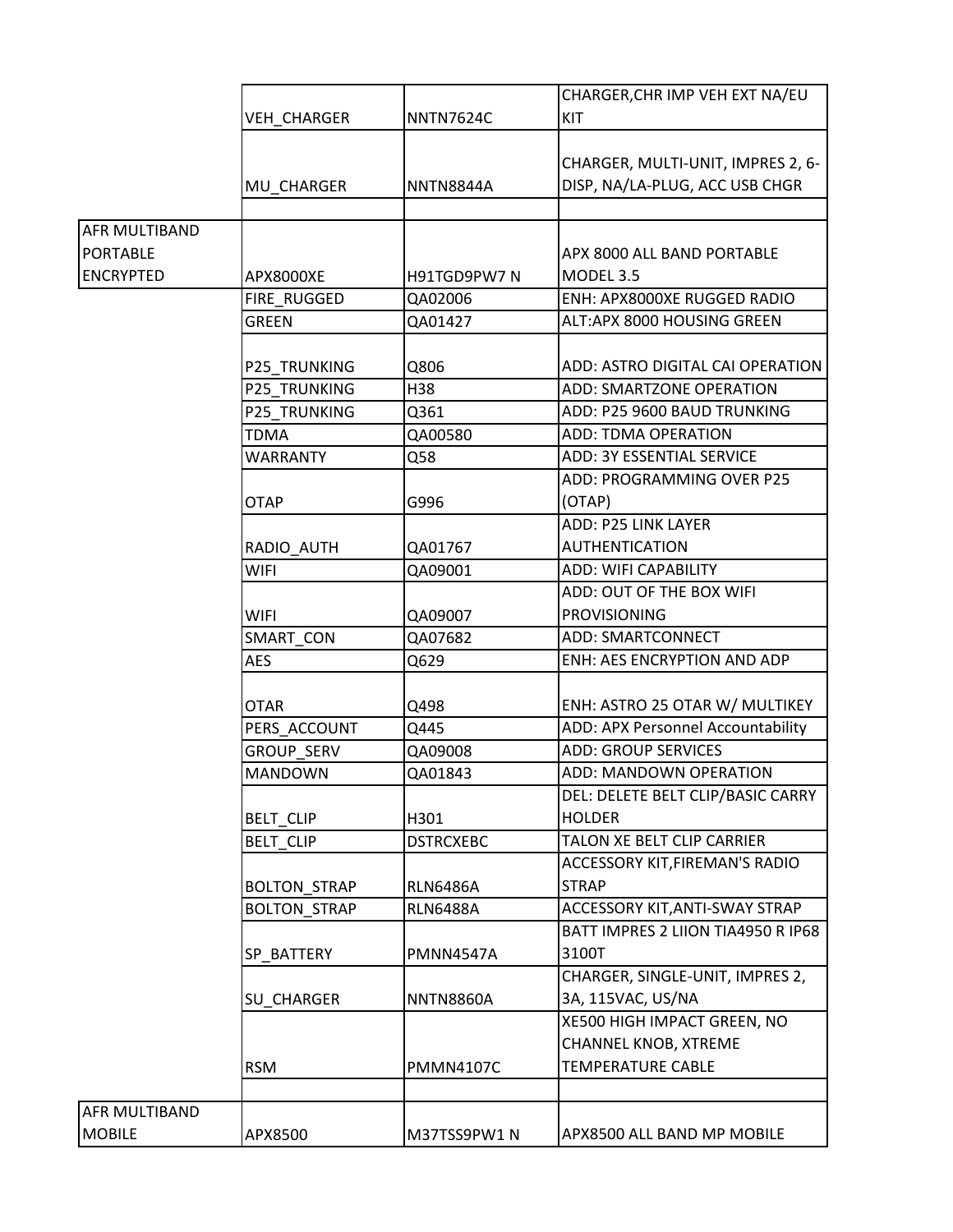|                         | P25 TRUNKING        | G806         | ENH: ASTRO DIGITAL CAI OP APX         |
|-------------------------|---------------------|--------------|---------------------------------------|
|                         | P25_TRUNKING        | G51          | <b>ENH: SMARTZONE OPERATION APX</b>   |
|                         |                     |              |                                       |
|                         | P25_TRUNKING        | G361         | ENH: P25 TRUNKING SOFTWARE APX        |
|                         | <b>TDMA</b>         | GA00580      | ADD: TDMA OPERATION APX               |
|                         | LIM_KEYPD           | GA01670      | ADD: APX E5 CONTROL HEAD              |
|                         |                     |              | ADD: APX CONTROL HEAD                 |
|                         | LIM KEYPD           | G444         | SOFTWARE                              |
|                         |                     |              | ADD: REMOTE MOUNT O3 MP FOR           |
|                         | <b>REMOTE</b>       | G67          | <b>CBP</b>                            |
|                         |                     |              | ADD: ALL BAND MOBILE ANTENNA          |
|                         | ANTENNA             | GA01513      | (7/8/V/U)                             |
|                         |                     |              | ADD: AUXILIARY SPEAKER                |
|                         | AUX_SPKR            | <b>B18</b>   | <b>MOTORCYCLE</b>                     |
|                         |                     |              | ADD: COVERT GNSS GLASSMOUNT           |
|                         | GPS_ANT             | GA01580AA    | <b>LMR100</b>                         |
|                         | <b>WARRANTY</b>     | G78          | ADD: 3Y ESSENTIAL SERVICE             |
|                         |                     |              | DEL: NO J600 ADAPTER CABLE            |
|                         | J600                | GA01517      | <b>NEEDED</b>                         |
|                         | OTAP                | G996         | ENH: OVER THE AIR PROVISIONING        |
|                         |                     |              | APX MOBILE RADIO                      |
|                         | RADIO_AUTH          | GA01767      | <b>AUTHENTICATION</b>                 |
|                         | STD_MIC             | W22          | ADD: STD PALM MICROPHONE APX          |
|                         | GROUP_SERV          | GA09008      | <b>ADD: GROUP SERVICES</b>            |
|                         |                     |              | ADD: ADP ONLY (NON-P25 CAP            |
|                         | <b>ADP</b>          | G193         | COMPLIANT)                            |
|                         |                     |              |                                       |
| <b>AFR MULTIBAND</b>    |                     |              |                                       |
| <b>MOBILE ENCRYPTED</b> | APX8500             | M37TSS9PW1 N | APX8500 ALL BAND MP MOBILE            |
|                         | P25 TRUNKING        | G806         | ENH: ASTRO DIGITAL CAI OP APX         |
|                         | <b>P25 TRUNKING</b> | G51          | ENH: SMARTZONE OPERATION APX          |
|                         |                     |              |                                       |
|                         | <b>P25 TRUNKING</b> | G361         | <b>ENH: P25 TRUNKING SOFTWARE APX</b> |
|                         | TDMA                | GA00580      | ADD: TDMA OPERATION APX               |
|                         | FULL KEYPD          | GA00805      | ADD: APX O7 CONTROL HEAD.             |
|                         |                     |              | ADD: APX CONTROL HEAD                 |
|                         | <b>FULL KEYPD</b>   | G444         | <b>SOFTWARE</b>                       |
|                         |                     |              | ADD: REMOTE MOUNT 03 MP FOR           |
|                         | <b>REMOTE</b>       | G67          | <b>CBP</b>                            |
|                         |                     |              | ADD: ALL BAND MOBILE ANTENNA          |
|                         |                     |              |                                       |
|                         | ANTENNA             | GA01513      | (7/8/V/U)                             |
|                         |                     |              | ADD: AUXILIARY SPEAKER                |
|                         | AUX_SPKR            | <b>B18</b>   | <b>MOTORCYCLE</b>                     |
|                         |                     |              | ADD: COVERT GNSS GLASSMOUNT           |
|                         | GPS ANT             | GA01580AA    | <b>LMR100</b>                         |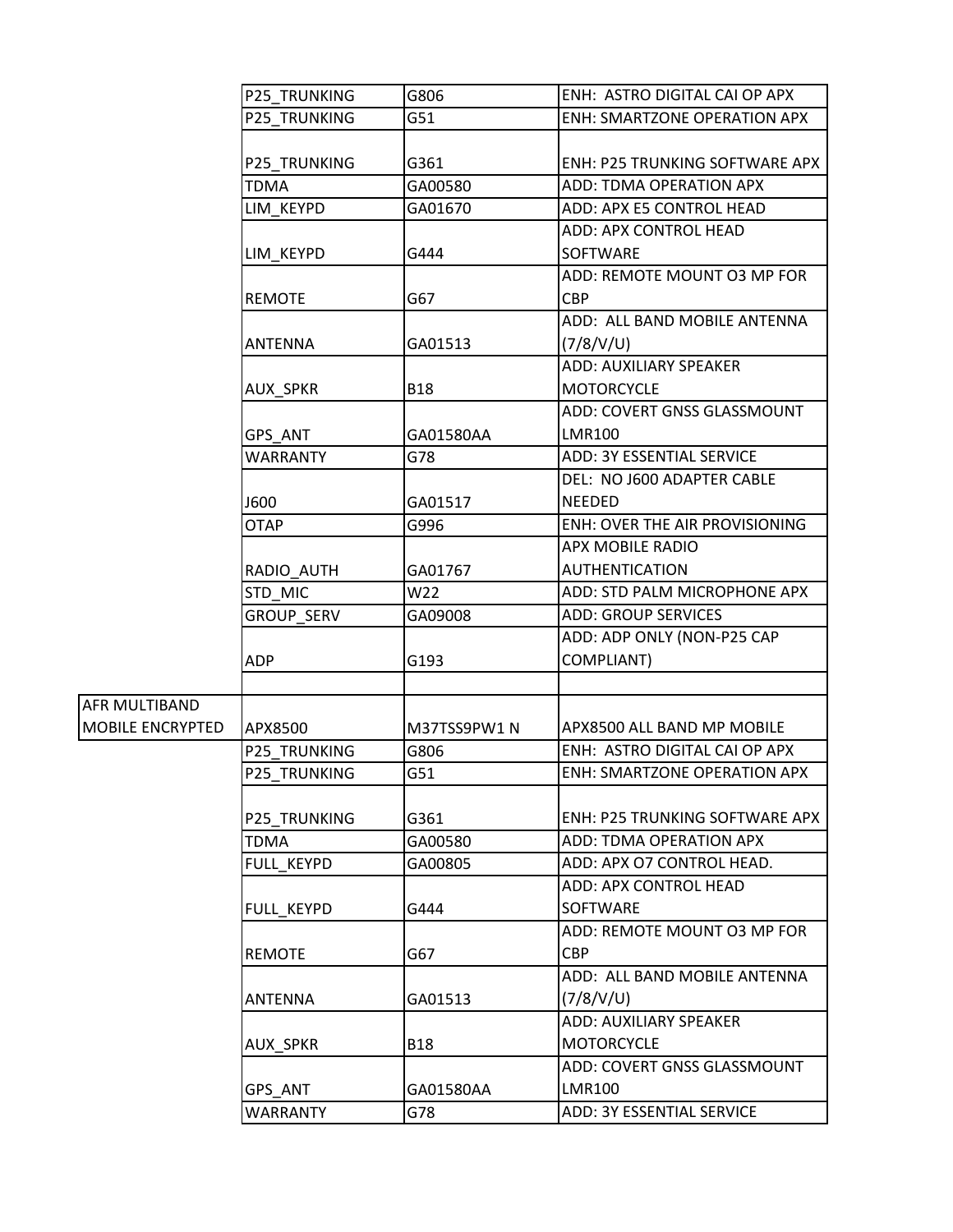|                         |                     |              | DEL: NO J600 ADAPTER CABLE            |
|-------------------------|---------------------|--------------|---------------------------------------|
|                         | J600                | GA01517      | <b>NEEDED</b>                         |
|                         | <b>OTAP</b>         | G996         | <b>ENH: OVER THE AIR PROVISIONING</b> |
|                         |                     |              | APX MOBILE RADIO                      |
|                         | RADIO_AUTH          | GA01767      | <b>AUTHENTICATION</b>                 |
|                         | STD_MIC             | W22          | ADD: STD PALM MICROPHONE APX          |
|                         | <b>AES</b>          | G843         | ADD: AES ENCRYPTION APX AND ADP       |
|                         | <b>OTAR</b>         | G298         | ENH: ASTRO 25 OTAR W/ MULTIKEY        |
|                         | GROUP_SERV          | GA09008      | <b>ADD: GROUP SERVICES</b>            |
|                         |                     |              |                                       |
| <b>AFR MULTIBAND</b>    |                     |              |                                       |
| <b>MOBILE ENCRYPTED</b> |                     |              |                                       |
| DH                      | APX8500             | M37TSS9PW1 N | APX8500 ALL BAND MP MOBILE            |
|                         | P25 TRUNKING        | G806         | ENH: ASTRO DIGITAL CAI OP APX         |
|                         | <b>P25 TRUNKING</b> | G51          | ENH: SMARTZONE OPERATION APX          |
|                         |                     |              |                                       |
|                         | P25_TRUNKING        | G361         | ENH: P25 TRUNKING SOFTWARE APX        |
|                         | TDMA                | GA00580      | ADD: TDMA OPERATION APX               |
|                         | LIM KEYPD           | GA01670      | ADD: APX E5 CONTROL HEAD              |
|                         |                     |              | ADD: APX CONTROL HEAD                 |
|                         | LIM KEYPD           | G444         | <b>SOFTWARE</b>                       |
|                         |                     |              | ADD: REMOTE MOUNT O3 MP FOR           |
|                         | <b>REMOTE</b>       | G67          | <b>CBP</b>                            |
|                         |                     |              | ADD: ALL BAND MOBILE ANTENNA          |
|                         | <b>ANTENNA</b>      | GA01513      | (7/8/V/U)                             |
|                         |                     |              | ADD: AUXILIARY SPEAKER                |
|                         | AUX_SPKR            | <b>B18</b>   | <b>MOTORCYCLE</b>                     |
|                         |                     |              | ADD: COVERT GNSS GLASSMOUNT           |
|                         | GPS ANT             | GA01580AA    | <b>LMR100</b>                         |
|                         | <b>WARRANTY</b>     | G78          | <b>ADD: 3Y ESSENTIAL SERVICE</b>      |
|                         |                     |              | DEL: NO J600 ADAPTER CABLE            |
|                         | J600                | GA01517      | <b>NEEDED</b>                         |
|                         | <b>OTAP</b>         | G996         | ENH: OVER THE AIR PROVISIONING        |
|                         |                     |              | APX MOBILE RADIO                      |
|                         | RADIO_AUTH          | GA01767      | <b>AUTHENTICATION</b>                 |
|                         | STD MIC             | W22          | ADD: STD PALM MICROPHONE APX          |
|                         |                     |              | ADD: APX DUAL-CONTROL                 |
|                         | DUAL HEAD           | GA00092      | HARDWARE (07 ARABIC)                  |
|                         |                     |              |                                       |
|                         | DUAL_HEAD_KT        | G628         | ADD: REMOTE MOUNT CBL 17 FEET         |
|                         | GROUP_SERV          | GA09008      | <b>ADD: GROUP SERVICES</b>            |
|                         |                     |              | ADD: ADP ONLY (NON-P25 CAP            |
|                         | <b>ADP</b>          | G193         | COMPLIANT)                            |
|                         |                     |              |                                       |
|                         |                     |              |                                       |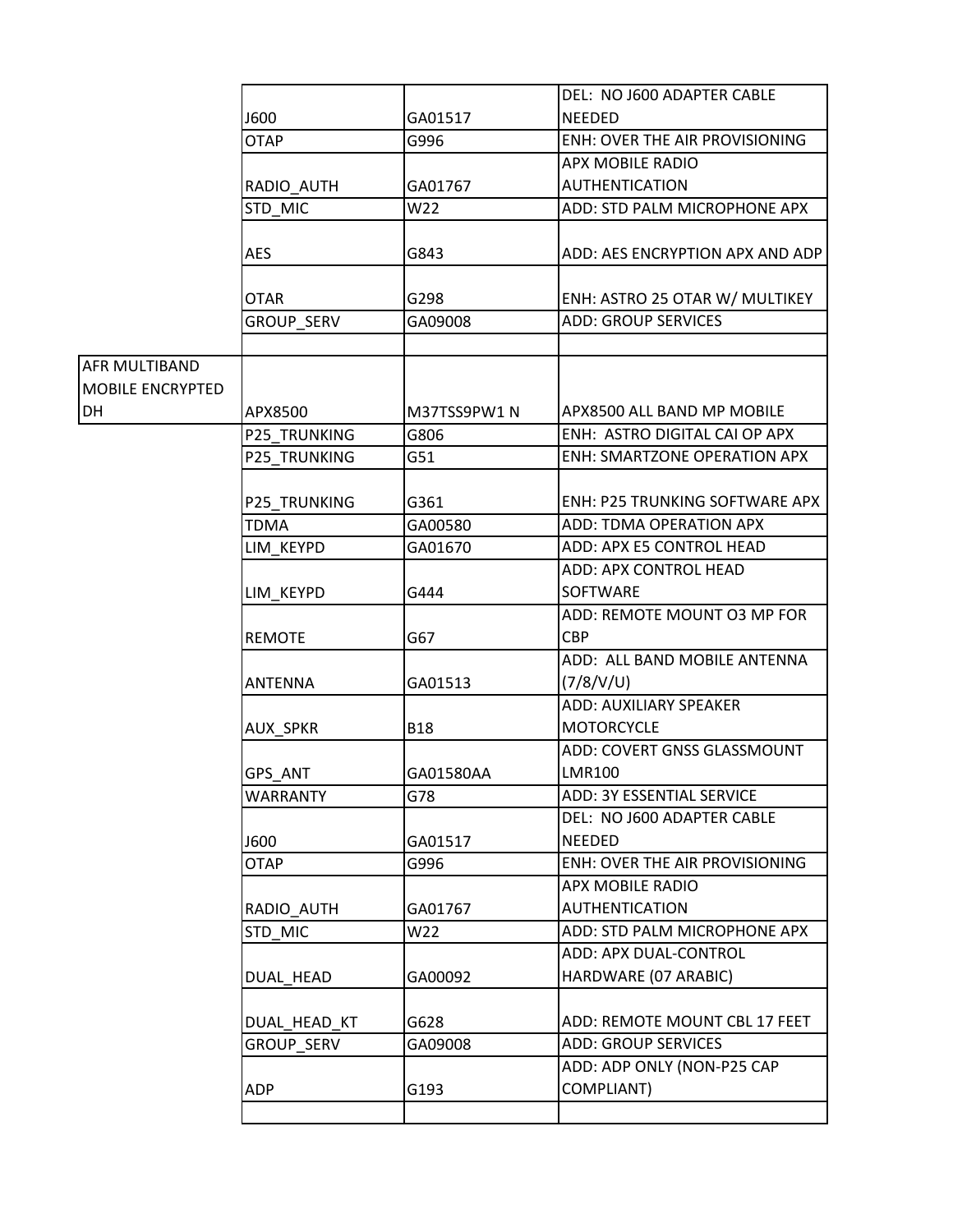| <b>AFR CONTROL</b> |                     |                |                                     |
|--------------------|---------------------|----------------|-------------------------------------|
| <b>STATION</b>     | APX8500             | M37TSS9PW1 N   | APX8500 ALL BAND MP MOBILE          |
|                    | <b>DESKSET</b>      | G66            | ADD: DASH MOUNT                     |
|                    |                     |                |                                     |
|                    | <b>DESKSET</b>      | W665           | ADD: CONTROL STATION OPERATION      |
|                    |                     |                | ADD: CNTRL STATION PWR SUPPLY       |
|                    | <b>DESKSET</b>      | G91            | APX8500                             |
|                    | <b>P25 TRUNKING</b> | G806           | ENH: ASTRO DIGITAL CAI OP APX       |
|                    | <b>P25 TRUNKING</b> | G51            | <b>ENH: SMARTZONE OPERATION APX</b> |
|                    |                     |                |                                     |
|                    | <b>P25 TRUNKING</b> | G361           | ENH: P25 TRUNKING SOFTWARE APX      |
|                    | <b>TDMA</b>         | GA00580        | ADD: TDMA OPERATION APX             |
|                    | LIM_KEYPD           | GA01670        | ADD: APX E5 CONTROL HEAD            |
|                    |                     |                | ADD: APX CONTROL HEAD               |
|                    | LIM_KEYPD           | G444           | <b>SOFTWARE</b>                     |
|                    | <b>WARRANTY</b>     | G78            | <b>ADD: 3Y ESSENTIAL SERVICE</b>    |
|                    |                     |                | DEL: NO J600 ADAPTER CABLE          |
|                    | J600                | GA01517        | <b>NEEDED</b>                       |
|                    | <b>OTAP</b>         | G996           | ENH: OVER THE AIR PROVISIONING      |
|                    |                     |                | APX MOBILE RADIO                    |
|                    | RADIO AUTH          | GA01767        | <b>AUTHENTICATION</b>               |
|                    |                     |                | ADD: CONTROL STATION DESK GCAI      |
|                    | STD MIC             | W382           | <b>MIC</b>                          |
|                    | <b>SPEAKER</b>      | G142           | ADD: NO SPEAKER NEEDED              |
|                    | ANTENNA             | G89            | ADD: NO RF ANTENNA NEEDED           |
|                    | GPS ANT             | GA00235        | ADD: NO GPS ANTENNA NEEDED          |
|                    | <b>GROUP SERV</b>   | GA09008        | <b>ADD: GROUP SERVICES</b>          |
|                    |                     |                | ADD: ADP ONLY (NON-P25 CAP          |
|                    | ADP                 | G193           | COMPLIANT)                          |
|                    | MULTIPLEXER         | H1919          | MULTIPLEXER QMA                     |
|                    |                     |                | CABLE, COAXIAL, QMA PLUG TO MINI-   |
|                    | MULTIPLEXER         | CB000091A03    | UHF JACK CONNETOR                   |
|                    |                     |                |                                     |
|                    | EXT BLD SPKR        | <b>TDN6254</b> | SPEAKER ROUND WITH GRAY FINISH      |
|                    |                     |                | SIDE MOUNTED EXPOSED DIPOLE, 0      |
|                    |                     |                | DBD, 190 DEG BW, 746-870 MHZ,       |
|                    | ANT_SYS_700         | DSSMD783U      | PIM RATED                           |
|                    |                     |                | HL4RPV-50 1/2IN PLENUM AIR DI       |
|                    | ANT SYS 700         | DSHL4RPV50     | ELECTRIC 50 OHM COPPER              |
|                    |                     |                |                                     |
|                    |                     |                | TYPE N MALE POSITIVE STOP FOR 1/2   |
|                    | ANT SYS 700         | DSL4TNMPSA     | IN AL4RPV-50, LDF4-50A, HL4RPV-50   |
|                    |                     |                | TYPE N FEMALE POSITIVE STOP FOR     |
|                    |                     |                | 1/2 IN AL4RPV-50, LDF4-50A, HL4RPV- |
|                    | ANT_SYS_700         | DSL4TNFPSA     | 50                                  |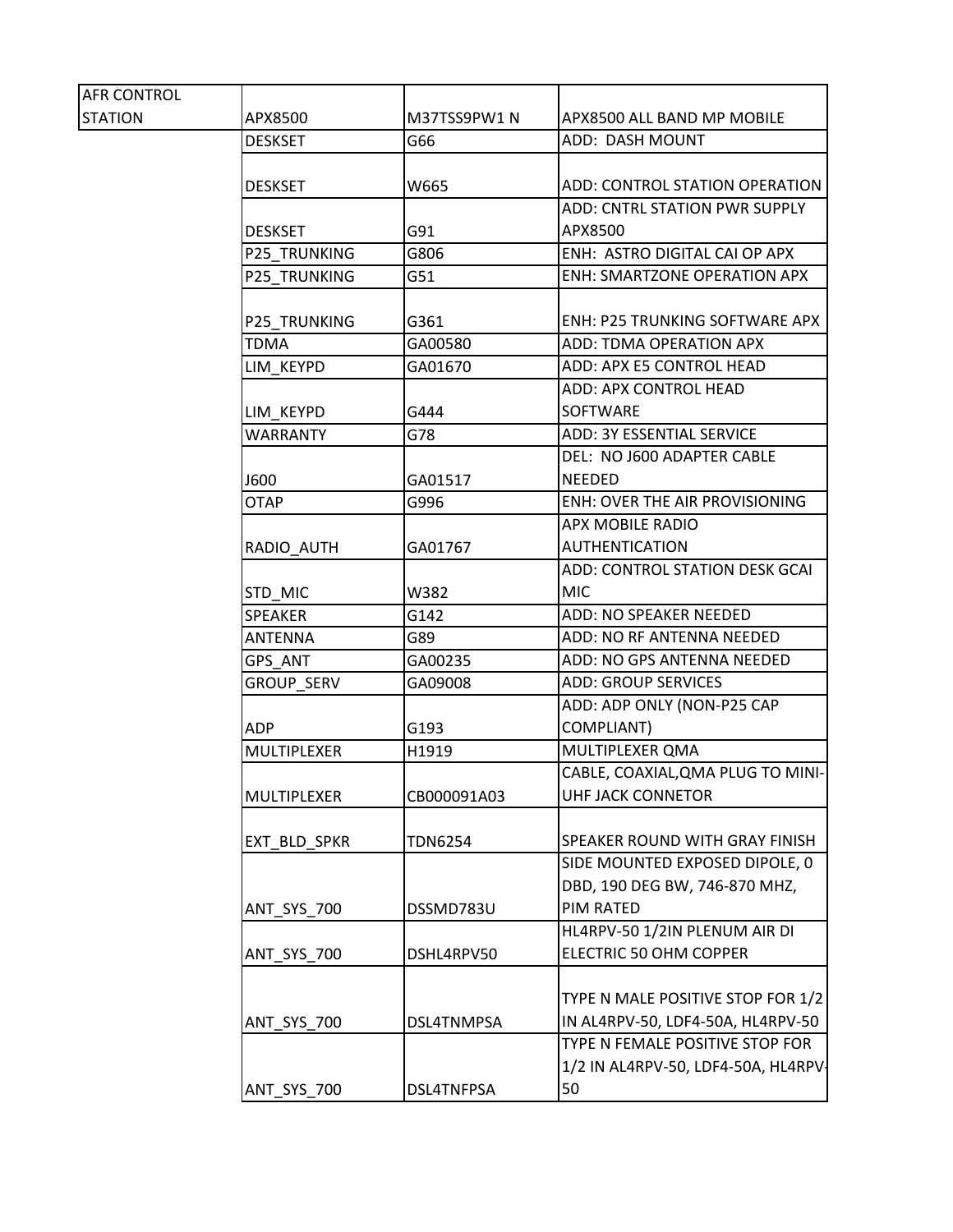|                    |                   | RF SPD, 125-1000MHZ DC BLOCK        |
|--------------------|-------------------|-------------------------------------|
|                    |                   | BULKHEAD MT NF ANTENNA, NF          |
| ANT SYS 700        | DSISB50HNC2       | <b>EQUIPMENT SIDE</b>               |
| <b>ANT_SYS_700</b> | <b>DQBFN</b>      | MOUNTING KIT FOR SUPPRESSORS        |
|                    |                   | CABLE: 1/4" SUPERFLEX POLY JKT      |
| ANT_SYS_700        | DSFSJ150ACABLE    | PER FOOT                            |
|                    |                   | F1TNM-HC 1/4" TYPE N MALE           |
| ANT SYS 700        | <b>DDN9769</b>    | <b>CONNECTOR FOR FSJ1-50A CABLE</b> |
|                    |                   | F1MU 1/4" MINI UHF MALE S FLEX      |
| <b>ANT_SYS_700</b> | DSF1MU            | <b>CONNECTOR</b>                    |
|                    |                   | <b>VHF OMNIDIRECTIONAL BASE</b>     |
|                    |                   | STATION ANTENNA 0 DBD GAIN, 136-    |
| ANT_SYS_VHF        | DSCXL22C          | 175MHZ                              |
|                    |                   | HL4RPV-50 1/2IN PLENUM AIR DI       |
| ANT SYS VHF        | DSHL4RPV50        | ELECTRIC 50 OHM COPPER              |
|                    |                   |                                     |
|                    |                   | TYPE N MALE POSITIVE STOP FOR 1/2   |
| ANT_SYS_VHF        | DSL4TNMPSA        | IN AL4RPV-50, LDF4-50A, HL4RPV-50   |
|                    |                   | TYPE N FEMALE POSITIVE STOP FOR     |
|                    |                   | 1/2 IN AL4RPV-50, LDF4-50A, HL4RPV- |
| ANT_SYS_VHF        | DSL4TNFPSA        | 50                                  |
|                    |                   | RF SPD, 125-1000MHZ DC BLOCK        |
|                    |                   | BULKHEAD MT NF ANTENNA, NF          |
| ANT_SYS_VHF        | DSISB50HNC2       | <b>EQUIPMENT SIDE</b>               |
| ANT_SYS_VHF        | <b>DQBFN</b>      | <b>MOUNTING KIT FOR SUPPRESSORS</b> |
|                    |                   | CABLE: 1/4" SUPERFLEX POLY JKT      |
| ANT SYS VHF        | DSFSJ150ACABLE    | PER FOOT                            |
|                    |                   | F1TNM-HC 1/4" TYPE N MALE           |
| ANT_SYS_VHF        | <b>DDN9769</b>    | <b>CONNECTOR FOR FSJ1-50A CABLE</b> |
|                    |                   | F1MU 1/4" MINI UHF MALE S FLEX      |
| ANT SYS VHF        | DSF1MU            | <b>CONNECTOR</b>                    |
|                    |                   | <b>VERTICAL ENCLOSED DIPOLE</b>     |
|                    |                   | ANTENNA, UNITY GAIN, 450-520        |
| ANT SYS UHF        | <b>DSCOD44552</b> | <b>MHZ</b>                          |
|                    |                   | HL4RPV-50 1/2IN PLENUM AIR DI       |
| ANT_SYS_UHF        | DSHL4RPV50        | ELECTRIC 50 OHM COPPER              |
|                    |                   |                                     |
|                    |                   | TYPE N MALE POSITIVE STOP FOR 1/2   |
| ANT SYS UHF        | DSL4TNMPSA        | IN AL4RPV-50, LDF4-50A, HL4RPV-50   |
|                    |                   | TYPE N FEMALE POSITIVE STOP FOR     |
|                    |                   | 1/2 IN AL4RPV-50, LDF4-50A, HL4RPV- |
| ANT SYS UHF        | DSL4TNFPSA        | 50                                  |
|                    |                   | RF SPD, 125-1000MHZ DC BLOCK        |
|                    |                   | BULKHEAD MT NF ANTENNA, NF          |
| ANT_SYS_UHF        | DSISB50HNC2       | <b>EQUIPMENT SIDE</b>               |
| ANT_SYS_UHF        | <b>DQBFN</b>      | <b>MOUNTING KIT FOR SUPPRESSORS</b> |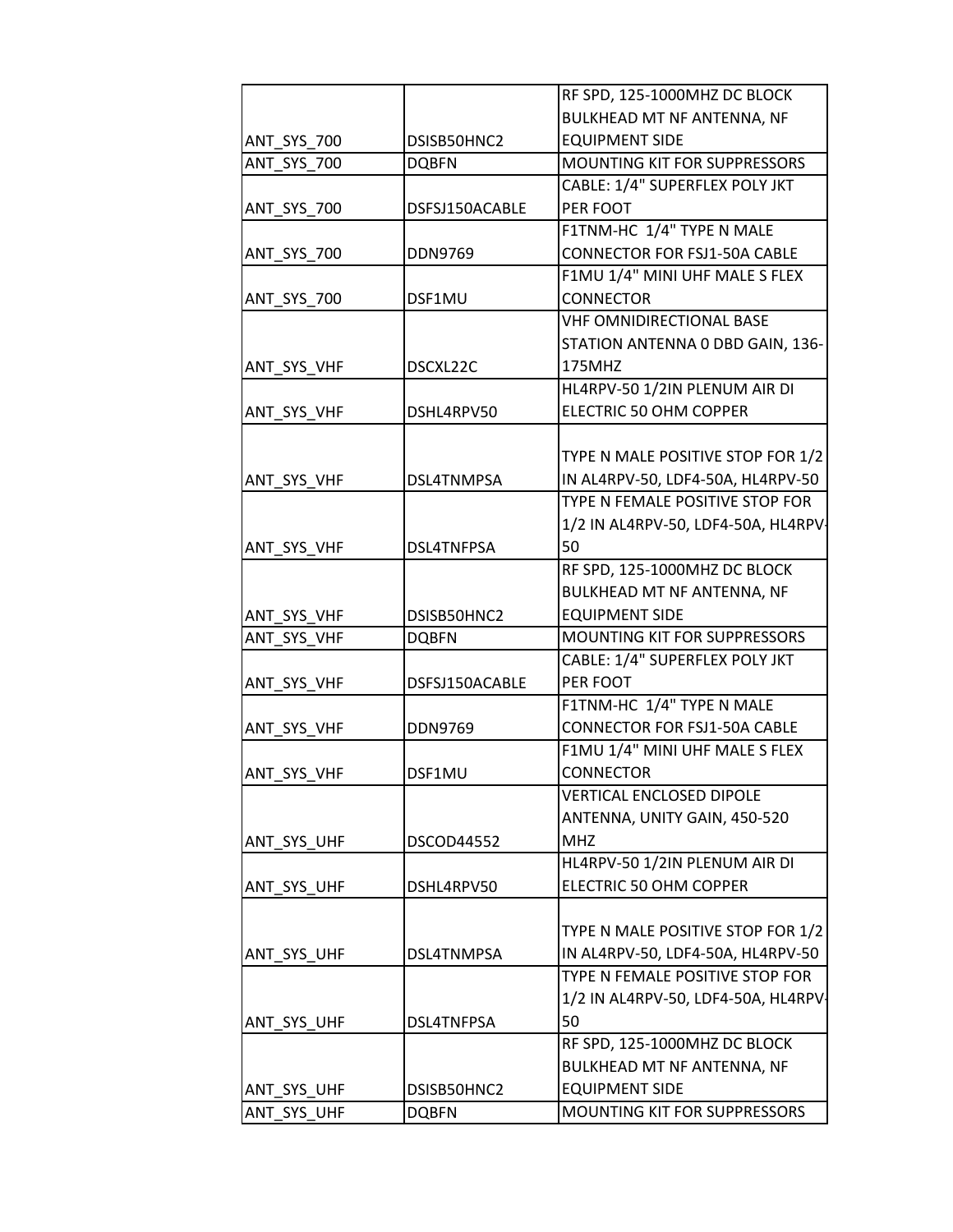|                      |                     |                  | CABLE: 1/4" SUPERFLEX POLY JKT                                  |
|----------------------|---------------------|------------------|-----------------------------------------------------------------|
|                      |                     |                  | PER FOOT                                                        |
|                      | ANT_SYS_UHF         | DSFSJ150ACABLE   |                                                                 |
|                      |                     |                  | F1TNM-HC 1/4" TYPE N MALE                                       |
|                      | ANT_SYS_UHF         | <b>DDN9769</b>   | CONNECTOR FOR FSJ1-50A CABLE                                    |
|                      |                     |                  | F1MU 1/4" MINI UHF MALE S FLEX                                  |
|                      | ANT_SYS_UHF         | DSF1MU           | <b>CONNECTOR</b>                                                |
|                      |                     |                  |                                                                 |
|                      |                     |                  | APX6000 700/800 MODEL 2.5                                       |
| <b>APD PORTABLE</b>  | APX6000             | H98UCF9PW6BN     | <b>PORTABLE</b>                                                 |
|                      | P25_TRUNKING        | Q361             | ADD: P25 9600 BAUD TRUNKING                                     |
|                      | P25_TRUNKING        | H38              | ADD: SMARTZONE OPERATION                                        |
|                      | P25_TRUNKING        | Q806             | ADD: ASTRO DIGITAL CAI OPERATION                                |
|                      |                     |                  | ADD: PROGRAMMING OVER P25                                       |
|                      | <b>OTAP</b>         | G996             | (OTAP)                                                          |
|                      |                     |                  | ADD: P25 LINK LAYER                                             |
|                      | RADIO AUTH          | QA01767          | <b>AUTHENTICATION</b>                                           |
|                      | WARRANTY            | Q58              | <b>ADD: 3Y ESSENTIAL SERVICE</b>                                |
|                      | <b>TDMA</b>         | QA00580          | <b>ADD: TDMA OPERATION</b>                                      |
|                      | WIFI                | QA09001          | ADD: WIFI CAPABILITY                                            |
|                      |                     |                  | ADD: OUT OF THE BOX WIFI                                        |
|                      | <b>WIFI</b>         | QA09007          | <b>PROVISIONING</b>                                             |
|                      |                     |                  | ADD: SMARTCONNECT                                               |
|                      | SMARTCONNECT        | QA07682          |                                                                 |
|                      | PERS_ACCOUNT        | Q445             | ADD: APX Personnel Accountability<br><b>ADD: GROUP SERVICES</b> |
|                      | GROUP_SERV          | QA09008          |                                                                 |
|                      | <b>MANDOWN</b>      | QA01843          | ADD: MANDOWN OPERATION                                          |
|                      |                     |                  | ADD: ADP ONLY (NON-P25 CAP                                      |
|                      | <b>ADP</b>          | Q667             | COMPLIANT)                                                      |
|                      | SP BATTERY          | <b>PMNN4485</b>  | BATT IMPRES 2 LIION R IP68 2550T                                |
|                      |                     |                  | <b>REC ONLY EARPIECE</b>                                        |
|                      | <b>EARPIECE</b>     | PMLN7560A        | W/TRANSLUCENT TUBE                                              |
|                      |                     |                  | MICROPHONE, IMPRES RSM, 3.5MM                                   |
|                      | <b>RSM</b>          | PMMN4069AL       | JACK, IP55                                                      |
|                      |                     |                  | CHARGER, SINGLE-UNIT, IMPRES 2,                                 |
|                      | <b>SU CHARGER</b>   | <b>NNTN8860A</b> | 3A, 115VAC, US/NA                                               |
|                      | VEH_CHARGER         | <b>RLN6434B</b>  | <b>APX TRAVEL CHARGER</b>                                       |
|                      |                     |                  |                                                                 |
|                      |                     |                  | CHARGER, MULTI-UNIT, IMPRES 2, 6-                               |
|                      | MU_CHARGER          | <b>NNTN8844A</b> | DISP, NA/LA-PLUG, ACC USB CHGR                                  |
|                      |                     |                  |                                                                 |
| <b>APD ENCRYPTED</b> |                     |                  | APX6000 700/800 MODEL 3.5                                       |
| <b>PORTABLE</b>      | APX6000             | H98UCH9PW7BN     | <b>PORTABLE</b>                                                 |
|                      | P25_TRUNKING        | Q361             | ADD: P25 9600 BAUD TRUNKING                                     |
|                      | <b>P25 TRUNKING</b> | H38              | ADD: SMARTZONE OPERATION                                        |
|                      |                     |                  |                                                                 |
|                      | P25_TRUNKING        | Q806             | ADD: ASTRO DIGITAL CAI OPERATION                                |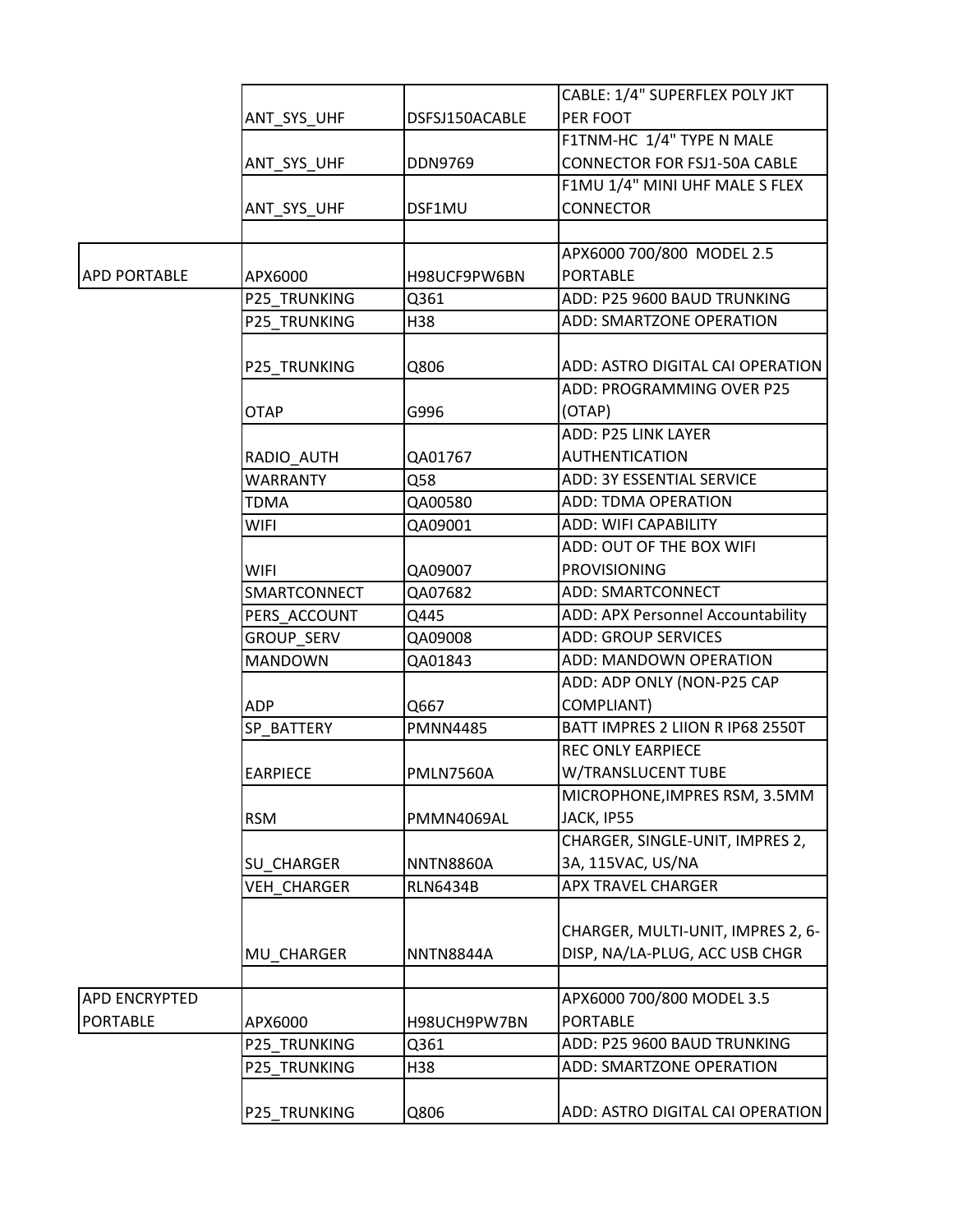|                 |                              |                      | ADD: PROGRAMMING OVER P25         |
|-----------------|------------------------------|----------------------|-----------------------------------|
|                 | <b>OTAP</b>                  | G996                 | (OTAP)                            |
|                 |                              |                      | ADD: P25 LINK LAYER               |
|                 | RADIO_AUTH                   | QA01767              | <b>AUTHENTICATION</b>             |
|                 | <b>WARRANTY</b>              | Q58                  | <b>ADD: 3Y ESSENTIAL SERVICE</b>  |
|                 | TDMA                         | QA00580              | <b>ADD: TDMA OPERATION</b>        |
|                 | WIFI                         | QA09001              | ADD: WIFI CAPABILITY              |
|                 |                              |                      | ADD: OUT OF THE BOX WIFI          |
|                 | <b>WIFI</b>                  | QA09007              | <b>PROVISIONING</b>               |
|                 | SMARTCONNECT                 | QA07682              | ADD: SMARTCONNECT                 |
|                 | PERS ACCOUNT                 | Q445                 | ADD: APX Personnel Accountability |
|                 | <b>AES</b>                   | Q629                 | ENH: AES ENCRYPTION AND ADP       |
|                 |                              |                      |                                   |
|                 | <b>OTAR</b>                  | Q498                 | ENH: ASTRO 25 OTAR W/ MULTIKEY    |
|                 | <b>GROUP SERV</b>            | QA09008              | <b>ADD: GROUP SERVICES</b>        |
|                 | <b>MANDOWN</b>               | QA01843              | ADD: MANDOWN OPERATION            |
|                 | SP_BATTERY                   | <b>PMNN4485</b>      | BATT IMPRES 2 LIION R IP68 2550T  |
|                 |                              |                      | <b>REC ONLY EARPIECE</b>          |
|                 | <b>EARPIECE</b>              | <b>PMLN7560A</b>     | W/TRANSLUCENT TUBE                |
|                 |                              |                      | MICROPHONE, IMPRES RSM, 3.5MM     |
|                 | <b>RSM</b>                   | PMMN4069AL           | JACK, IP55                        |
|                 |                              |                      | CHARGER, SINGLE-UNIT, IMPRES 2,   |
|                 | SU_CHARGER                   | <b>NNTN8860A</b>     | 3A, 115VAC, US/NA                 |
|                 | VEH CHARGER                  | <b>RLN6434B</b>      | <b>APX TRAVEL CHARGER</b>         |
| APD MULTIBAND   |                              |                      | APX 8000 ALL BAND PORTABLE        |
| <b>PORTABLE</b> |                              |                      | MODEL 3.5                         |
|                 | APX8000                      | H91TGD9PW7 N<br>Q361 | ADD: P25 9600 BAUD TRUNKING       |
|                 | P25_TRUNKING<br>P25 TRUNKING | H38                  | ADD: SMARTZONE OPERATION          |
|                 |                              |                      |                                   |
|                 | <b>P25 TRUNKING</b>          | Q806                 | ADD: ASTRO DIGITAL CAI OPERATION  |
|                 |                              |                      | ADD: PROGRAMMING OVER P25         |
|                 | <b>OTAP</b>                  | G996                 | (OTAP)                            |
|                 |                              |                      | ADD: P25 LINK LAYER               |
|                 | RADIO AUTH                   | QA01767              | <b>AUTHENTICATION</b>             |
|                 | WARRANTY                     | Q58                  | ADD: 3Y ESSENTIAL SERVICE         |
|                 | <b>TDMA</b>                  | QA00580              | ADD: TDMA OPERATION               |
|                 | WIFI                         | QA09001              | ADD: WIFI CAPABILITY              |
|                 |                              |                      | ADD: OUT OF THE BOX WIFI          |
|                 | <b>WIFI</b>                  | QA09007              | <b>PROVISIONING</b>               |
|                 | SMARTCONNECT                 | QA07682              | ADD: SMARTCONNECT                 |
|                 | PERS ACCOUNT                 | Q445                 | ADD: APX Personnel Accountability |
|                 | <b>GROUP SERV</b>            | QA09008              | <b>ADD: GROUP SERVICES</b>        |
|                 | <b>MANDOWN</b>               | QA01843              | ADD: MANDOWN OPERATION            |
|                 |                              |                      | ADD: ADP ONLY (NON-P25 CAP        |
|                 | <b>ADP</b>                   | Q667                 | COMPLIANT)                        |
|                 |                              |                      |                                   |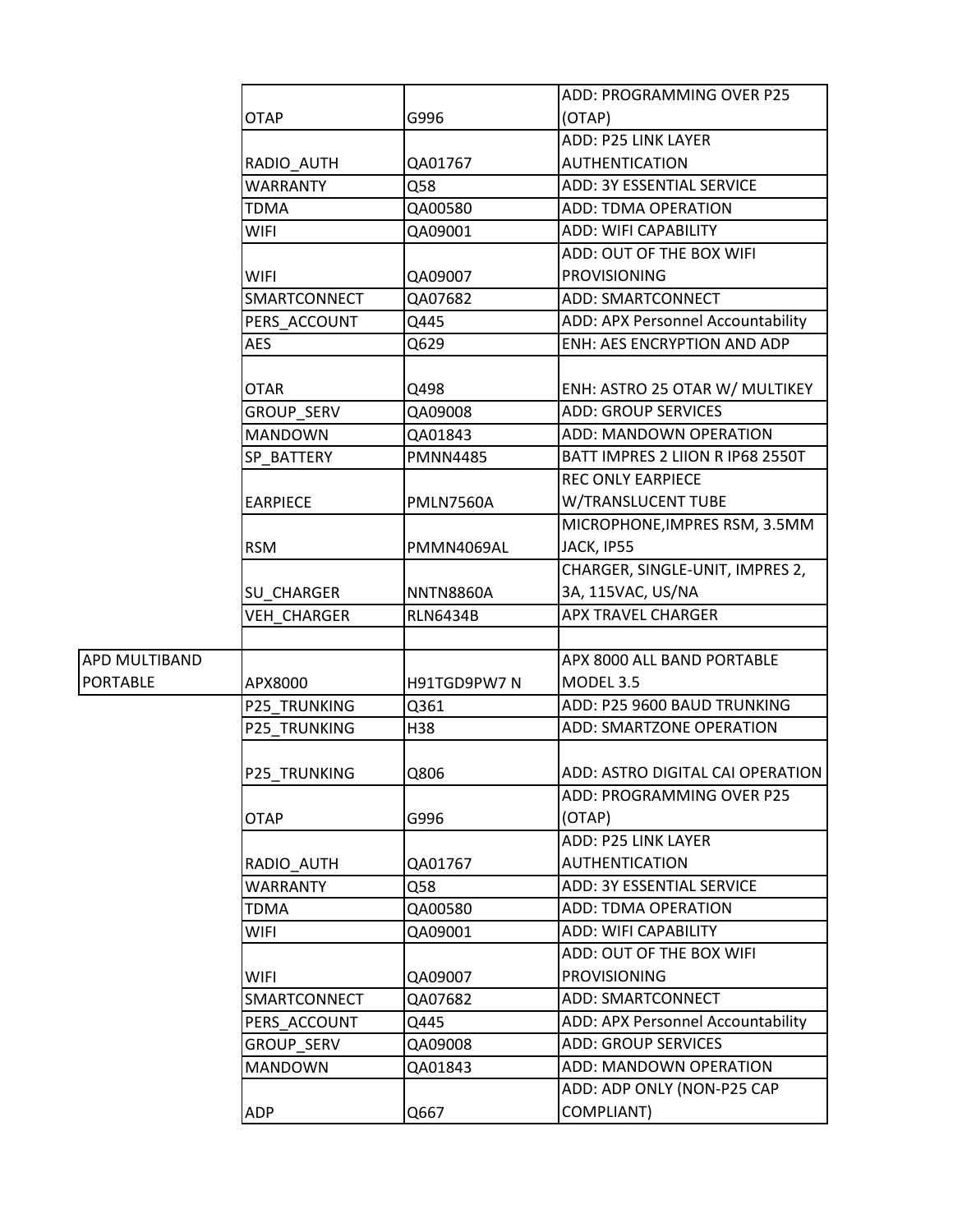|                   | BELT_CLIP           | <b>HLN6875A</b>  | 3" PLASTIC BELT CLIP ATTACHMENT  |
|-------------------|---------------------|------------------|----------------------------------|
|                   | SP BATTERY          | <b>PMNN4486</b>  | BATT IMPRES 2 LIION R IP68 3400T |
|                   |                     |                  | <b>REC ONLY EARPIECE</b>         |
|                   | <b>EARPIECE</b>     | PMLN7560A        | W/TRANSLUCENT TUBE               |
|                   |                     |                  | MICROPHONE, IMPRES RSM, 3.5MM    |
|                   | <b>RSM</b>          | PMMN4069AL       | JACK, IP55                       |
|                   |                     |                  | CHARGER, SINGLE-UNIT, IMPRES 2,  |
|                   | SU_CHARGER          | <b>NNTN8860A</b> | 3A, 115VAC, US/NA                |
|                   | VEH_CHARGER         | <b>RLN6434B</b>  | <b>APX TRAVEL CHARGER</b>        |
|                   |                     |                  |                                  |
| <b>APD MOBILE</b> | APX6500             | M25URS9PW1BN     | APX6500 ENHANCED 7/800 MHZ       |
|                   | P25_TRUNKING        | G806             | ENH: ASTRO DIGITAL CAI OP APX    |
|                   |                     |                  | <b>ENH: SMARTZONE OPERATION</b>  |
|                   | <b>P25 TRUNKING</b> | G51              | APX6500                          |
|                   |                     |                  |                                  |
|                   | <b>P25 TRUNKING</b> | G361             | ENH: P25 TRUNKING SOFTWARE APX   |
|                   | TDMA                | GA00580          | ADD: TDMA OPERATION APX          |
|                   | LIM_KEYPD           | GA01670          | ADD: APX E5 CONTROL HEAD         |
|                   |                     |                  | ADD: APX CONTROL HEAD            |
|                   | LIM_KEYPD           | G444             | <b>SOFTWARE</b>                  |
|                   | <b>REMOTE</b>       | G67              | ADD: REMOTE MOUNT APXM           |
|                   | <b>ANTENNA</b>      | G335             | ADD: ANT 1/4 WAVE 762-870 MHZ    |
|                   | AUX_SPKR            | <b>B18</b>       | ADD: AUXILIARY SPKR 7.5 WATT     |
|                   | GPS_ANT             | GA00226          | ADD: GPS ANTENNA                 |
|                   | <b>WARRANTY</b>     | G78              | ADD: 3Y ESSENTIAL SERVICE        |
|                   | <b>OTAP</b>         | G996             | ENH: OVER THE AIR PROVISIONING   |
|                   |                     |                  | <b>APX MOBILE RADIO</b>          |
|                   | RADIO AUTH          | GA01767          | <b>AUTHENTICATION</b>            |
|                   | STD_MIC             | W22              | ADD: STD PALM MICROPHONE APX     |
|                   | GROUP_SERV          | GA09008          | <b>ADD: GROUP SERVICES</b>       |
|                   | <b>ADAPTER</b>      | GA01576          | ADD: SMA TO QMA ADAPTER          |
|                   |                     |                  | ADD: ADP ONLY (NON-P25 CAP       |
|                   | <b>ADP</b>          | G193             | COMPLIANT)                       |
|                   |                     |                  |                                  |
| APD ENCRYPTED     |                     |                  |                                  |
| <b>MOBILE</b>     | APX6500             | M25URS9PW1BN     | APX6500 ENHANCED 7/800 MHZ       |
|                   | P25 TRUNKING        | G806             | ENH: ASTRO DIGITAL CAI OP APX    |
|                   |                     |                  | <b>ENH: SMARTZONE OPERATION</b>  |
|                   | <b>P25 TRUNKING</b> | G51              | APX6500                          |
|                   |                     |                  |                                  |
|                   | <b>P25 TRUNKING</b> | G361             | ENH: P25 TRUNKING SOFTWARE APX   |
|                   | <b>TDMA</b>         | GA00580          | ADD: TDMA OPERATION APX          |
|                   | FULL KEYPD          | GA00805          | ADD: APX O7 CONTROL HEAD.        |
|                   |                     |                  | ADD: APX CONTROL HEAD            |
|                   | FULL_KEYPD          | G444             | SOFTWARE                         |
|                   | <b>REMOTE</b>       | G67              | ADD: REMOTE MOUNT APXM           |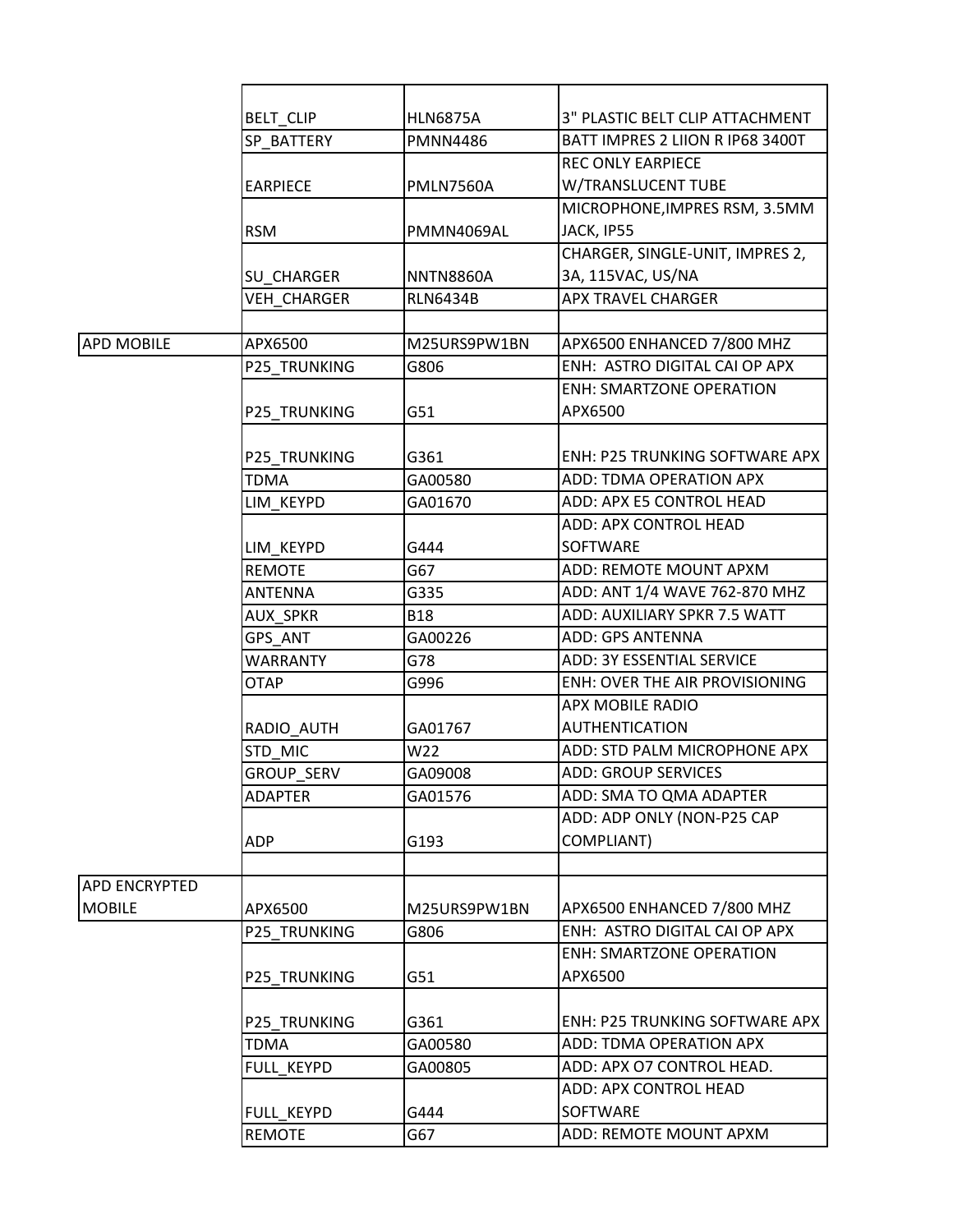|                                       | <b>ANTENNA</b>      | G335         | ADD: ANT 1/4 WAVE 762-870 MHZ             |
|---------------------------------------|---------------------|--------------|-------------------------------------------|
|                                       | AUX_SPKR            | <b>B18</b>   | ADD: AUXILIARY SPKR 7.5 WATT              |
|                                       | GPS_ANT             | GA00226      | ADD: GPS ANTENNA                          |
|                                       | <b>WARRANTY</b>     | G78          | <b>ADD: 3Y ESSENTIAL SERVICE</b>          |
|                                       | OTAP                | G996         | ENH: OVER THE AIR PROVISIONING            |
|                                       |                     |              | APX MOBILE RADIO                          |
|                                       | RADIO_AUTH          | GA01767      | <b>AUTHENTICATION</b>                     |
|                                       | STD MIC             | W22          | ADD: STD PALM MICROPHONE APX              |
|                                       | <b>AES</b>          | G843         | ADD: AES ENCRYPTION APX AND ADP           |
|                                       | OTAR                | G298         | ENH: ASTRO 25 OTAR W/ MULTIKEY            |
|                                       | GROUP_SERV          | GA09008      | <b>ADD: GROUP SERVICES</b>                |
|                                       | <b>ADAPTER</b>      | GA01576      | ADD: SMA TO QMA ADAPTER                   |
|                                       |                     |              |                                           |
| <b>APD MULTIBAND</b><br><b>MOBILE</b> | APX8500             | M37TSS9PW1 N | APX8500 ALL BAND MP MOBILE                |
|                                       | P25_TRUNKING        | G806         | ENH: ASTRO DIGITAL CAI OP APX             |
|                                       | <b>P25 TRUNKING</b> | G51          | ENH: SMARTZONE OPERATION APX              |
|                                       | P25_TRUNKING        | G361         | <b>ENH: P25 TRUNKING SOFTWARE APX</b>     |
|                                       | <b>TDMA</b>         | GA00580      | ADD: TDMA OPERATION APX                   |
|                                       | FULL_KEYPD          | GA00805      | ADD: APX O7 CONTROL HEAD.                 |
|                                       |                     |              | ADD: APX CONTROL HEAD                     |
|                                       | FULL KEYPD          | G444         | <b>SOFTWARE</b>                           |
|                                       | <b>REMOTE</b>       | G67          | ADD: REMOTE MOUNT O3 MP FOR<br><b>CBP</b> |
|                                       |                     |              | ADD: ALL BAND MOBILE ANTENNA              |
|                                       | <b>ANTENNA</b>      | GA01513      | (7/8/V/U)                                 |
|                                       |                     |              | <b>ADD: AUXILIARY SPEAKER</b>             |
|                                       | <b>AUX SPKR</b>     | <b>B18</b>   | <b>MOTORCYCLE</b>                         |
|                                       |                     |              | ADD: COVERT GNSS GLASSMOUNT               |
|                                       | GPS ANT             | GA01580AA    | <b>LMR100</b>                             |
|                                       | WARRANTY            | G78          | <b>ADD: 3Y ESSENTIAL SERVICE</b>          |
|                                       |                     |              | DEL: NO J600 ADAPTER CABLE                |
|                                       | J600                | GA01517      | <b>NEEDED</b>                             |
|                                       | <b>OTAP</b>         | G996         | <b>ENH: OVER THE AIR PROVISIONING</b>     |
|                                       |                     |              | APX MOBILE RADIO                          |
|                                       | RADIO AUTH          | GA01767      | <b>AUTHENTICATION</b>                     |
|                                       | STD_MIC             | W22          | ADD: STD PALM MICROPHONE APX              |
|                                       | GROUP_SERV          | GA09008      | <b>ADD: GROUP SERVICES</b>                |
|                                       |                     |              | ADD: ADP ONLY (NON-P25 CAP                |
|                                       | <b>ADP</b>          | G193         | COMPLIANT)                                |
|                                       |                     |              |                                           |
| APD CONTROL                           |                     |              |                                           |
| <b>STATION</b>                        | APX6500             | M25URS9PW1BN | APX6500 ENHANCED 7/800 MHZ                |
|                                       | <b>DESKSET</b>      | G66          | ADD: DASH MOUNT APXM                      |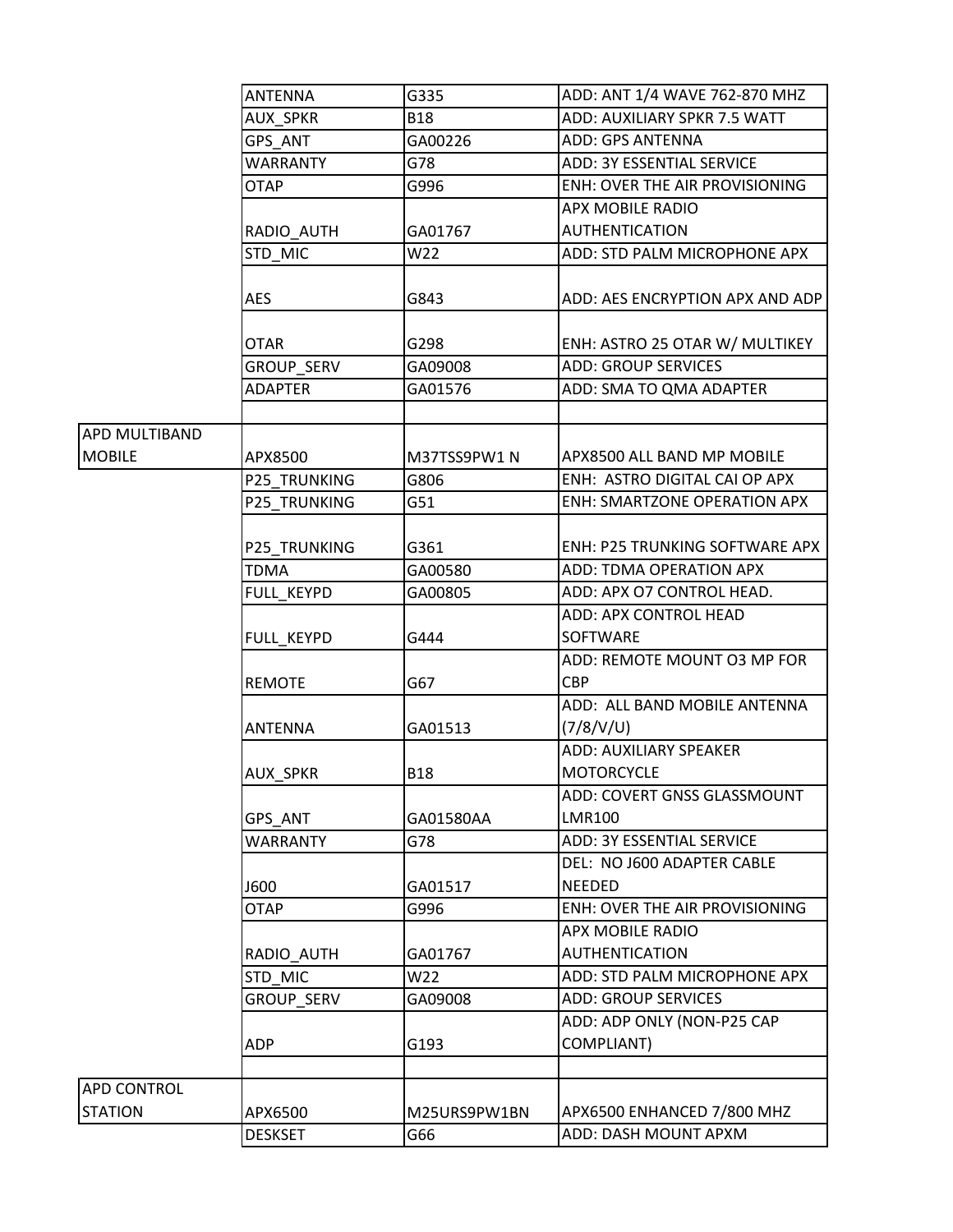| <b>DESKSET</b>      | W665           | ADD: CONTROL STATION OPERATION        |
|---------------------|----------------|---------------------------------------|
|                     |                | <b>ADD: CONTROL STATION POWER</b>     |
| <b>DESKSET</b>      | G91            | <b>SUPPLY</b>                         |
| <b>P25 TRUNKING</b> | G806           | ENH: ASTRO DIGITAL CAI OP APX         |
|                     |                | <b>ENH: SMARTZONE OPERATION</b>       |
| P25_TRUNKING        | G51            | APX6500                               |
| <b>P25 TRUNKING</b> | G361           | <b>ENH: P25 TRUNKING SOFTWARE APX</b> |
| <b>TDMA</b>         | GA00580        | ADD: TDMA OPERATION APX               |
| LIM KEYPD           | GA01670        | ADD: APX E5 CONTROL HEAD              |
|                     |                | ADD: APX CONTROL HEAD                 |
| LIM KEYPD           | G444           | <b>SOFTWARE</b>                       |
| <b>ANTENNA</b>      | G89            | ADD: NO RF ANTENNA NEEDED             |
| <b>AUX SPKR</b>     | G142           | ADD: NO SPEAKER NEEDED                |
| GPS ANT             | GA00235        | ADD: NO GPS ANTENNA NEEDED            |
| <b>WARRANTY</b>     | G78            | <b>ADD: 3Y ESSENTIAL SERVICE</b>      |
| <b>OTAP</b>         | G996           | ENH: OVER THE AIR PROVISIONING        |
|                     |                | <b>APX MOBILE RADIO</b>               |
| RADIO AUTH          | GA01767        | AUTHENTICATION                        |
|                     |                | ADD: CONTROL STATION DESK GCAI        |
| STD MIC             | W382           | <b>MIC</b>                            |
| <b>GROUP SERV</b>   | GA09008        | <b>ADD: GROUP SERVICES</b>            |
| <b>ADAPTER</b>      | GA01576        | ADD: SMA TO QMA ADAPTER               |
|                     |                | ADD: ADP ONLY (NON-P25 CAP            |
| <b>ADP</b>          | G193           | COMPLIANT)                            |
|                     |                |                                       |
| EXT BLD SPKR        | <b>TDN6254</b> | SPEAKER ROUND WITH GRAY FINISH        |
|                     |                | SIDE MOUNTED EXPOSED DIPOLE, 0        |
|                     |                | DBD, 190 DEG BW, 746-870 MHZ,         |
| ANT SYS             | DSSMD783U      | <b>PIM RATED</b>                      |
|                     |                | HL4RPV-50 1/2IN PLENUM AIR DI         |
| ANT_SYS             | DSHL4RPV50     | ELECTRIC 50 OHM COPPER                |
|                     |                |                                       |
|                     |                | TYPE N MALE POSITIVE STOP FOR 1/2     |
| ANT SYS             | DSL4TNMPSA     | IN AL4RPV-50, LDF4-50A, HL4RPV-50     |
|                     |                | TYPE N FEMALE POSITIVE STOP FOR       |
|                     |                | 1/2 IN AL4RPV-50, LDF4-50A, HL4RPV    |
| ANT SYS             | DSL4TNFPSA     | 50                                    |
|                     |                | RF SPD, 125-1000MHZ DC BLOCK          |
|                     |                | BULKHEAD MT NF ANTENNA, NF            |
| ANT_SYS             | DSISB50HNC2    | <b>EQUIPMENT SIDE</b>                 |
| ANT_SYS             | <b>DQBFN</b>   | MOUNTING KIT FOR SUPPRESSORS          |
|                     |                | CABLE: 1/4" SUPERFLEX POLY JKT        |
| ANT_SYS             | DSFSJ150ACABLE | PER FOOT                              |
|                     |                | F1TNM-HC 1/4" TYPE N MALE             |
| ANT_SYS             | DDN9769        | CONNECTOR FOR FSJ1-50A CABLE          |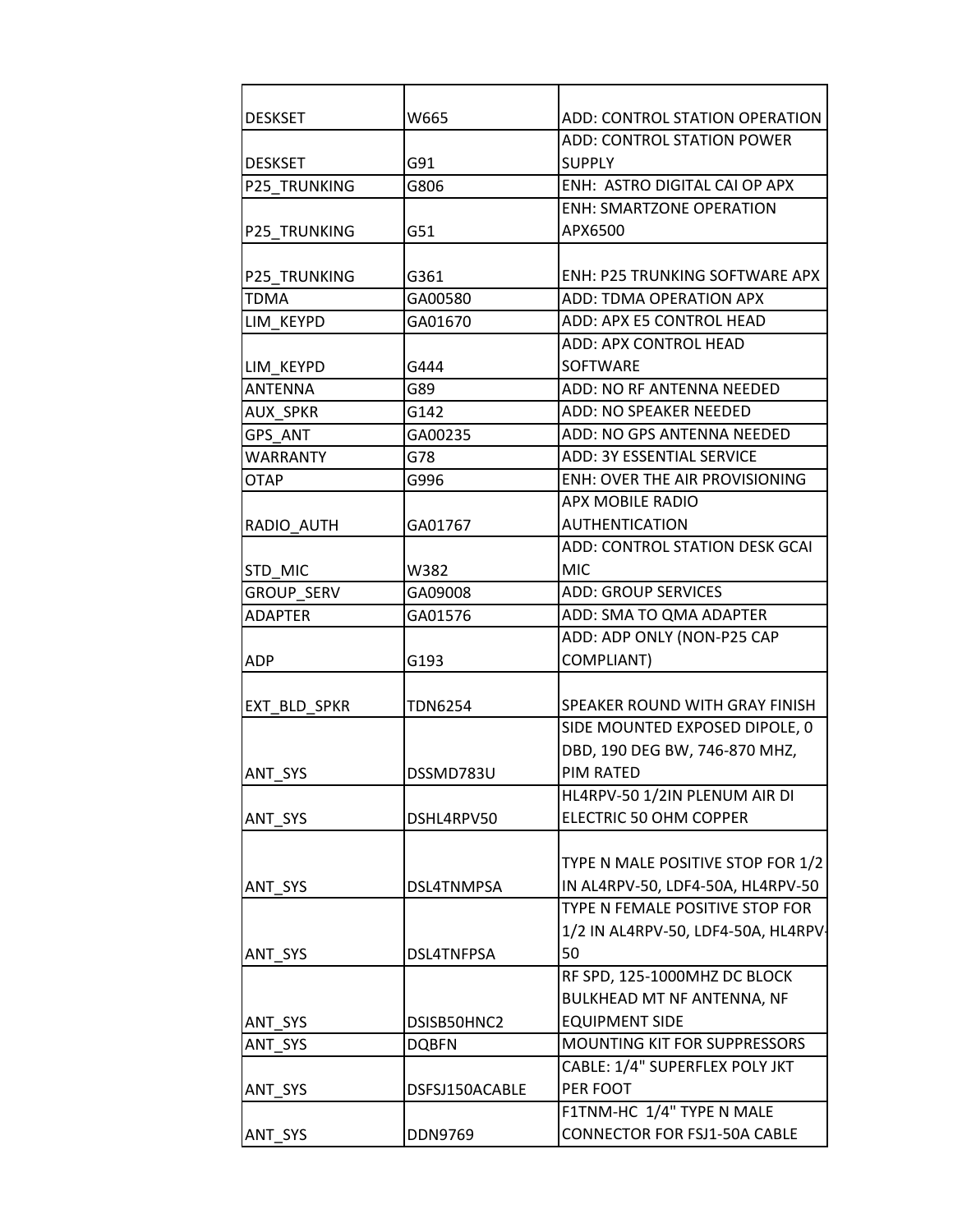|                          |                  |                  | F1MU 1/4" MINI UHF MALE S FLEX    |
|--------------------------|------------------|------------------|-----------------------------------|
|                          | ANT_SYS          | DSF1MU           | <b>CONNECTOR</b>                  |
|                          |                  |                  |                                   |
|                          |                  |                  | APX6000 700/800 MODEL 2.5         |
| <b>OEM PORTABLE</b>      | APX6000          | H98UCF9PW6BN     | <b>PORTABLE</b>                   |
|                          | P25_TRUNKING     | Q361             | ADD: P25 9600 BAUD TRUNKING       |
|                          | P25 TRUNKING     | H38              | ADD: SMARTZONE OPERATION          |
|                          |                  |                  |                                   |
|                          | P25_TRUNKING     | Q806             | ADD: ASTRO DIGITAL CAI OPERATION  |
|                          |                  |                  | ADD: PROGRAMMING OVER P25         |
|                          | <b>OTAP</b>      | G996             | (OTAP)                            |
|                          |                  |                  | ADD: P25 LINK LAYER               |
|                          | RADIO_AUTH       | QA01767          | <b>AUTHENTICATION</b>             |
|                          | <b>WARRANTY</b>  | Q58              | ADD: 3Y ESSENTIAL SERVICE         |
|                          | TDMA             | QA00580          | <b>ADD: TDMA OPERATION</b>        |
|                          | WIFI             | QA09001          | ADD: WIFI CAPABILITY              |
|                          |                  |                  | ADD: OUT OF THE BOX WIFI          |
|                          | <b>WIFI</b>      | QA09007          | <b>PROVISIONING</b>               |
|                          | SMARTCONNECT     | QA07682          | ADD: SMARTCONNECT                 |
|                          |                  |                  | ADD: ADP ONLY (NON-P25 CAP        |
|                          | <b>ADP</b>       | Q667             | COMPLIANT)                        |
|                          | SP BATTERY       | <b>PMNN4485</b>  | BATT IMPRES 2 LIION R IP68 2550T  |
|                          |                  |                  | <b>REC ONLY EARPIECE</b>          |
|                          | <b>EARPIECE</b>  | PMLN7560A        | W/TRANSLUCENT TUBE                |
|                          |                  |                  | MICROPHONE, IMPRES RSM, 3.5MM     |
|                          | <b>RSM</b>       | PMMN4069AL       | JACK, IP55                        |
|                          |                  |                  | CHARGER, SINGLE-UNIT, IMPRES 2,   |
|                          | SU_CHARGER       | <b>NNTN8860A</b> | 3A, 115VAC, US/NA                 |
|                          |                  |                  |                                   |
|                          |                  |                  | APX 900 7/800 MHZ MODEL 2         |
|                          |                  |                  |                                   |
| OEM CERT PORTABLE APX900 |                  | H92UCF9PW6 N     | <b>PORTABLE</b>                   |
|                          | P25 TRUNKING     | QA04096          | <b>ENH: P25 TRUNKING</b>          |
|                          | TDMA             | QA00580          | <b>ADD: TDMA OPERATION</b>        |
|                          | WARRANTY         | <b>H885BK</b>    | ADD: 3Y ESSENTIAL SERVICE         |
|                          | <b>BATTERIES</b> | QA06766          | ALT: IMPRESS LI-ION TIA 2900MAH   |
|                          |                  |                  | ADD: PROGRAMMING OVER P25         |
|                          | <b>OTAP</b>      | G996             | (OTAP)                            |
|                          |                  |                  | ADD: P25 LINK LAYER               |
|                          | RADIO AUTH       | QA01767          | <b>AUTHENTICATION</b>             |
|                          | <b>BELT CLIP</b> | Q698             | ADD: 2.5 INCH BELT CLIP           |
|                          |                  |                  | ADD: ADP ONLY (NON-P25 CAP        |
|                          | <b>ADP</b>       | Q667             | COMPLIANT)                        |
|                          |                  |                  | MICROPHONE, IMPRES RSM, 3.5MM     |
|                          | <b>RSM</b>       | PMMN4069AL       | JACK, IP55                        |
|                          |                  |                  | BATT IMPRES LIION TIA4950 HE DENS |
|                          | SP_BATTERY       | PMNN4489A        | IP68 2900T                        |
|                          |                  |                  |                                   |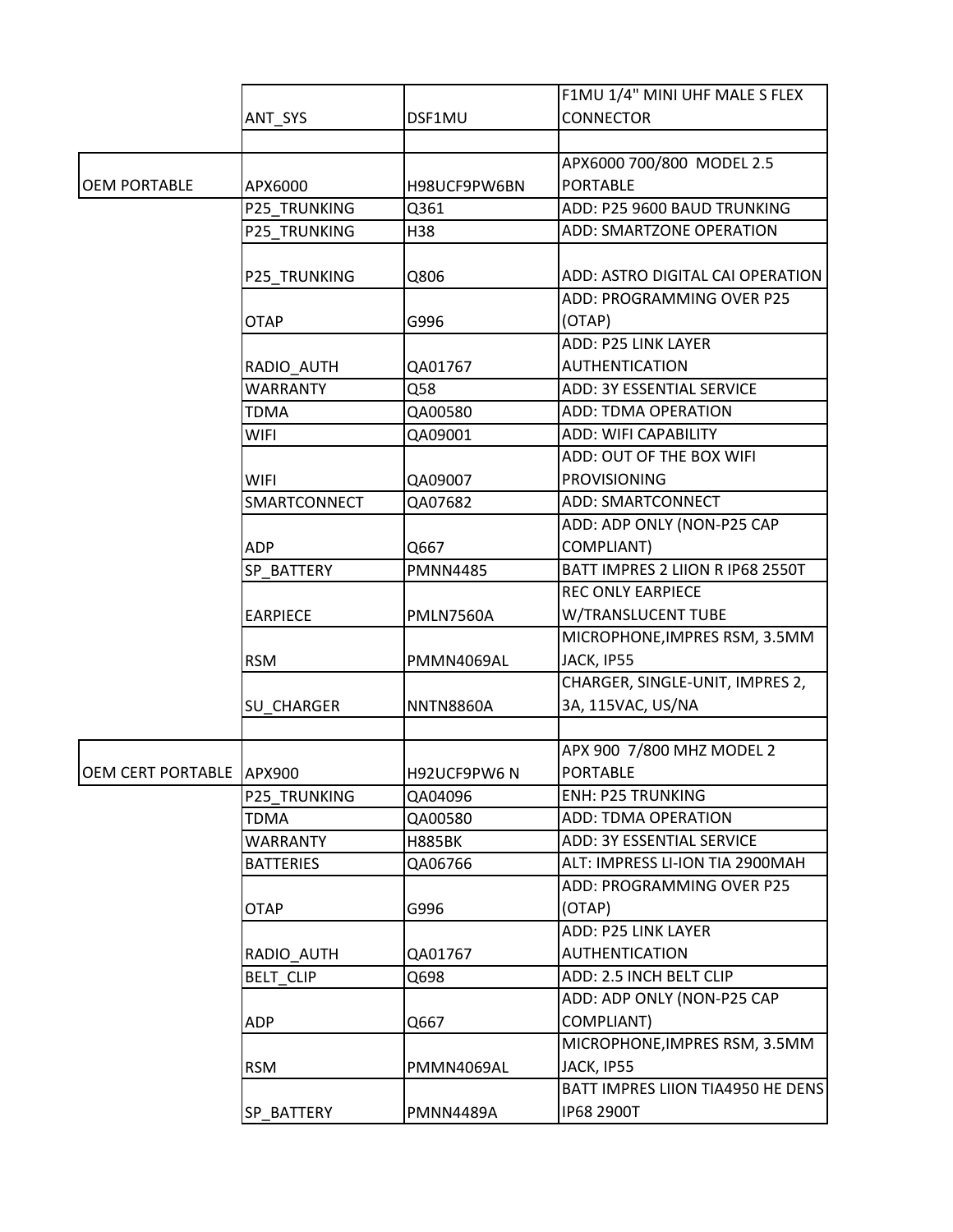|                     |                     |                  | CHGR DESKTOP SINGLE UNIT IMPRES,  |
|---------------------|---------------------|------------------|-----------------------------------|
|                     | SU_CHARGER          | PMPN4174A        | US/NA                             |
|                     |                     |                  | <b>CHARGER DESKTOP MULTI-UNIT</b> |
|                     |                     |                  | IMPRES 2 1 DISPLAY EXT PS 100-    |
|                     | MU CHARGER          | PMPN4284A        | 240VAC US/NA                      |
|                     |                     |                  |                                   |
| <b>OEM MOBILE</b>   | APX6500             | M25URS9PW1BN     | APX6500 ENHANCED 7/800 MHZ        |
|                     | <b>P25 TRUNKING</b> | G806             | ENH: ASTRO DIGITAL CAI OP APX     |
|                     |                     |                  | <b>ENH: SMARTZONE OPERATION</b>   |
|                     | P25_TRUNKING        | G51              | APX6500                           |
|                     |                     |                  |                                   |
|                     | <b>P25 TRUNKING</b> | G361             | ENH: P25 TRUNKING SOFTWARE APX    |
|                     | <b>TDMA</b>         | GA00580          | ADD: TDMA OPERATION APX           |
|                     | LIM KEYPD           | G442             | ADD: 05 CONTROL HEAD              |
|                     |                     |                  | ADD: APX CONTROL HEAD             |
|                     | LIM KEYPD           | G444             | SOFTWARE                          |
|                     | <b>REMOTE</b>       | G67              | ADD: REMOTE MOUNT APXM            |
|                     | <b>ANTENNA</b>      | G335             | ADD: ANT 1/4 WAVE 762-870 MHZ     |
|                     | AUX_SPKR            | <b>B18</b>       | ADD: AUXILIARY SPKR 7.5 WATT      |
|                     | GPS ANT             | GA00226          | ADD: GPS ANTENNA                  |
|                     | WARRANTY            | G78              | ADD: 3Y ESSENTIAL SERVICE         |
|                     | <b>OTAP</b>         | G996             | ENH: OVER THE AIR PROVISIONING    |
|                     |                     |                  | APX MOBILE RADIO                  |
|                     | RADIO_AUTH          | GA01767          | <b>AUTHENTICATION</b>             |
|                     | STD_MIC             | W22              | ADD: STD PALM MICROPHONE APX      |
|                     | <b>ADAPTER</b>      | GA01576          | ADD: SMA TO QMA ADAPTER           |
|                     |                     |                  | ADD: ADP ONLY (NON-P25 CAP        |
|                     | <b>ADP</b>          | G193             | COMPLIANT)                        |
|                     |                     |                  |                                   |
| <b>DMD SECURITY</b> |                     |                  | APX 900 7/800 MHZ MODEL 2         |
| <b>PORTABLE</b>     | APX900              | H92UCF9PW6 N     | PORTABLE                          |
|                     | P25 TRUNKING        | QA04096          | <b>ENH: P25 TRUNKING</b>          |
|                     | <b>TDMA</b>         | QA00580          | <b>ADD: TDMA OPERATION</b>        |
|                     | <b>WARRANTY</b>     | <b>H885BK</b>    | <b>ADD: 3Y ESSENTIAL SERVICE</b>  |
|                     |                     |                  | ALT: IMPRESS LI-ION TIA 2900MAH   |
|                     | <b>BATTERIES</b>    | QA06766          |                                   |
|                     |                     |                  | ADD: PROGRAMMING OVER P25         |
|                     | <b>OTAP</b>         | G996             | (OTAP)                            |
|                     |                     |                  | ADD: P25 LINK LAYER               |
|                     | RADIO AUTH          | QA01767          | <b>AUTHENTICATION</b>             |
|                     | <b>BELT_CLIP</b>    | Q698             | ADD: 2.5 INCH BELT CLIP           |
|                     |                     |                  | ADD: ADP ONLY (NON-P25 CAP        |
|                     | <b>ADP</b>          | Q667             | COMPLIANT)                        |
|                     |                     |                  | MICROPHONE, IMPRES RSM, 3.5MM     |
|                     | <b>RSM</b>          | PMMN4069AL       | JACK, IP55                        |
|                     |                     |                  | BATT IMPRES LIION TIA4950 HE DENS |
|                     | SP_BATTERY          | <b>PMNN4489A</b> | IP68 2900T                        |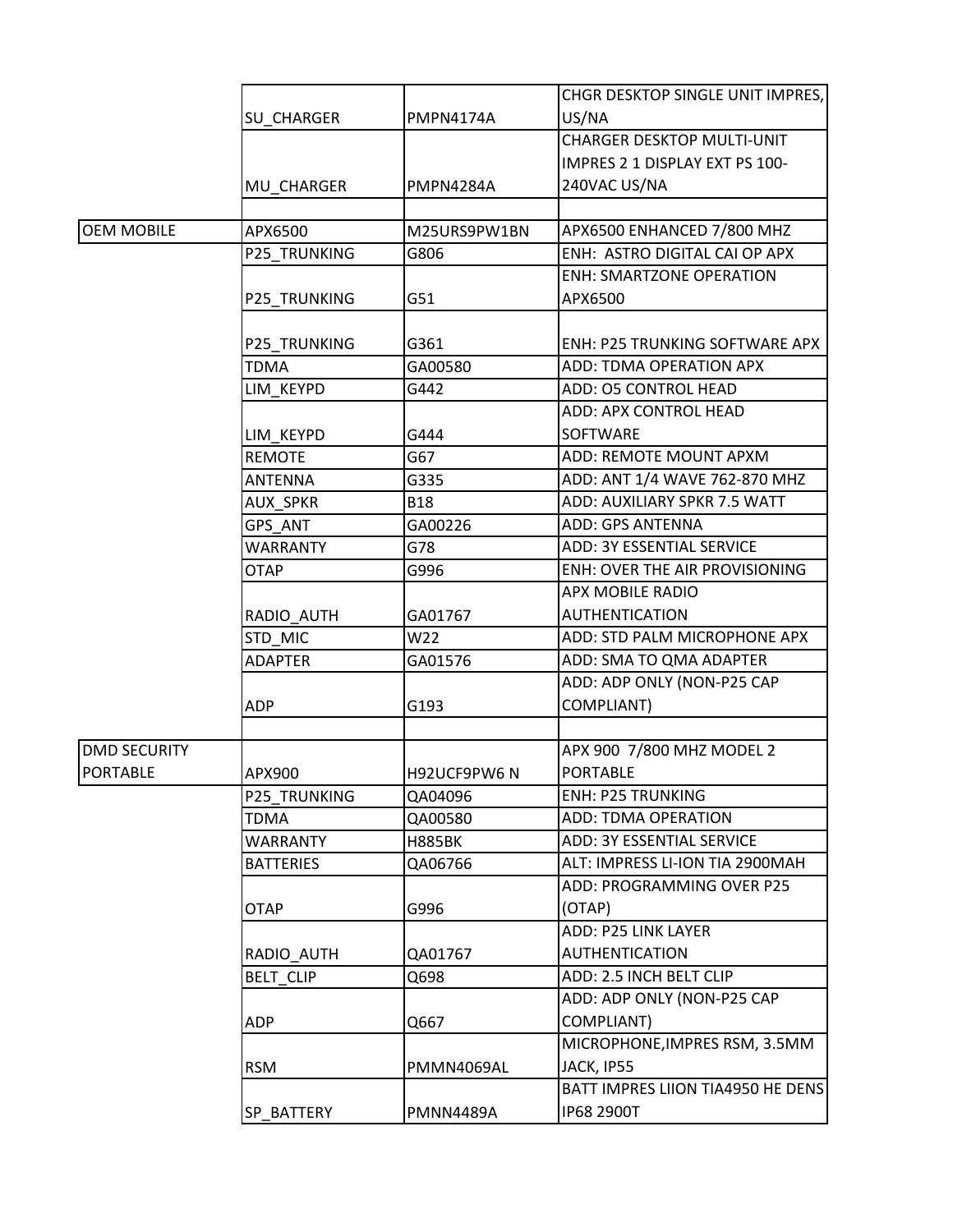|                        |                     |                  | CHGR DESKTOP SINGLE UNIT IMPRES, |
|------------------------|---------------------|------------------|----------------------------------|
|                        | SU_CHARGER          | <b>PMPN4174A</b> | US/NA                            |
|                        |                     |                  |                                  |
| <b>DMD SECURITY</b>    |                     |                  |                                  |
| <b>MOBILE</b>          | APX4500             | M22URS9PW1BN     | APX4500 ENHANCED 7/800 MHZ       |
|                        | WARRANTY            | G24              | <b>ADD: 3Y ESSENTIAL SERVICE</b> |
|                        | TDMA                | GA00580          | ADD: TDMA OPERATION APX          |
|                        | <b>OTAP</b>         | G996             | ENH: OVER THE AIR PROVISIONING   |
|                        |                     |                  | ADD: 3600 OR 9600 TRUNKING BAUD  |
|                        | P25_TRUNKING        | QA02756          | SINGLE SYSTEM                    |
|                        | <b>AUX SPKR</b>     | <b>B18</b>       | ADD: AUXILIARY SPKR 7.5 WATT     |
|                        | LIM KEYPD           | GA00804          | ADD: APX O2 CONTROL HEAD         |
|                        |                     |                  | ADD: APX CONTROL HEAD            |
|                        | LIM_KEYPD           | G444             | SOFTWARE                         |
|                        | <b>REMOTE</b>       | G67              | ADD: REMOTE MOUNT APXM           |
|                        | GPS ANT             | GA00226          | <b>ADD: GPS ANTENNA</b>          |
|                        | STD MIC             | W22              | ADD: STD PALM MICROPHONE APX     |
|                        |                     |                  | APX MOBILE RADIO                 |
|                        | RADIO_AUTH          | GA01767          | <b>AUTHENTICATION</b>            |
|                        | ANT                 | G335             | ADD: ANT 1/4 WAVE 762-870 MHZ    |
|                        |                     |                  | ADD: ADP ONLY (NON-P25 CAP       |
|                        | <b>ADP</b>          | G193             | COMPLIANT)                       |
|                        |                     |                  |                                  |
| <b>DMD SECURITY</b>    |                     |                  |                                  |
| <b>CONTROL STATION</b> | APX1500             | M36URS9PW1 N     | APX1500 7/800                    |
|                        | <b>DESKSET</b>      | G66              | ADD: DASH MOUNT O2 WWM           |
|                        |                     |                  |                                  |
|                        | <b>DESKSET</b>      | W665             | ADD: CONTROL STATION OPERATION   |
|                        |                     |                  | ADD: CONTROL STATION POWER       |
|                        | <b>DESKSET</b>      | G91              | <b>SUPPLY</b>                    |
|                        | LIM KEYPD           | GA00804          | ADD: APX O2 CONTROL HEAD         |
|                        |                     |                  | ADD: APX CONTROL HEAD            |
|                        | LIM KEYPD           | G444             | <b>SOFTWARE</b>                  |
|                        | <b>DESKSET</b>      | G89              | ADD: NO RF ANTENNA NEEDED        |
|                        | <b>P25 TRUNKING</b> | GA01339          | <b>ENH: SW P25 TRUNKING</b>      |
|                        |                     |                  | ADD: PROGRAMMING OVER P25        |
|                        | <b>OTAP</b>         | G996             | (OTAP)                           |
|                        | TDMA                | GA00580          | ADD: TDMA OPERATION              |
|                        | <b>DESKSET</b>      | GA00235          | ADD: NO GPS ANTENNA NEEDED       |
|                        | <b>WARRANTY</b>     | G24              | ADD: 3Y ESSENTIAL SERVICE        |
|                        |                     |                  | ADD: APX MOBILE RADIO            |
|                        | RADIO AUTH          | GA01767          | AUTHENTICAT                      |
|                        |                     |                  | ADD: CONTROL STATION DESK GCAI   |
|                        | STD MIC             | W382             | <b>MIC</b>                       |
|                        | <b>SPEAKER</b>      | G142             | ADD: NO SPEAKER NEEDED           |
|                        |                     |                  | ADD: ADP ONLY (NON-P25 CAP       |
|                        | <b>ADP</b>          | G193             | COMPLIANT)                       |